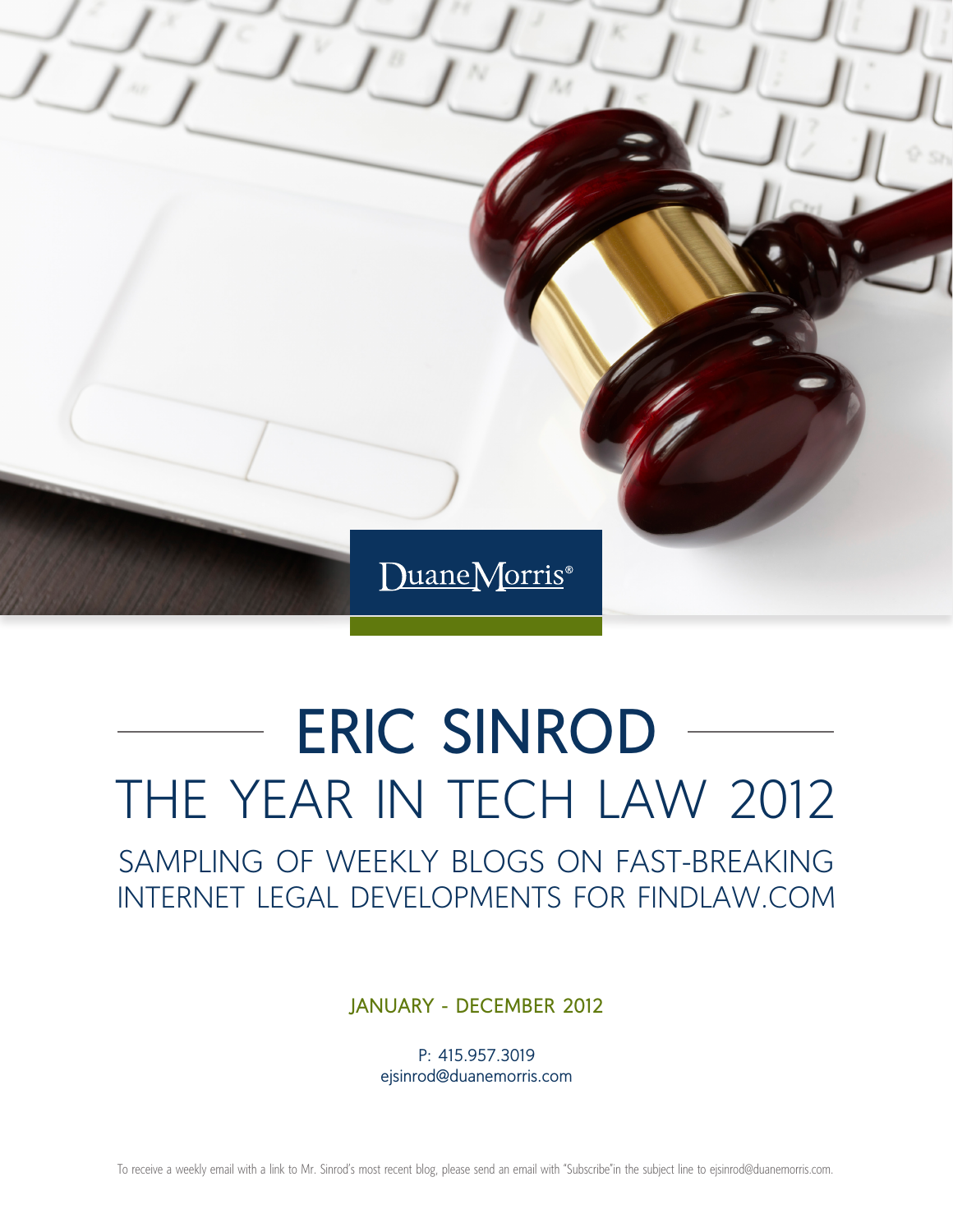#### About the Author



Eric Sinrod is a partner in the San Francisco office of Duane Morris LLP (http://www.duanemorris.com) where he focuses on litigation matters of various types, including information technology and intellectual property disputes. His full Web bio is available at http://bit.ly/Sinrod and he can be reached at ejsinrod@duanemorris.com. To receive a weekly email link to Mr. Sinrod's columns, please send an email to him with Subscribe in the Subject line e.

only and should not be construed as legal advice. The views expressed in these columns are These columns are prepared and published for informational purposes

those of the author and do not necessarily reflect the views of the author's law firm, its individual partners or its clients.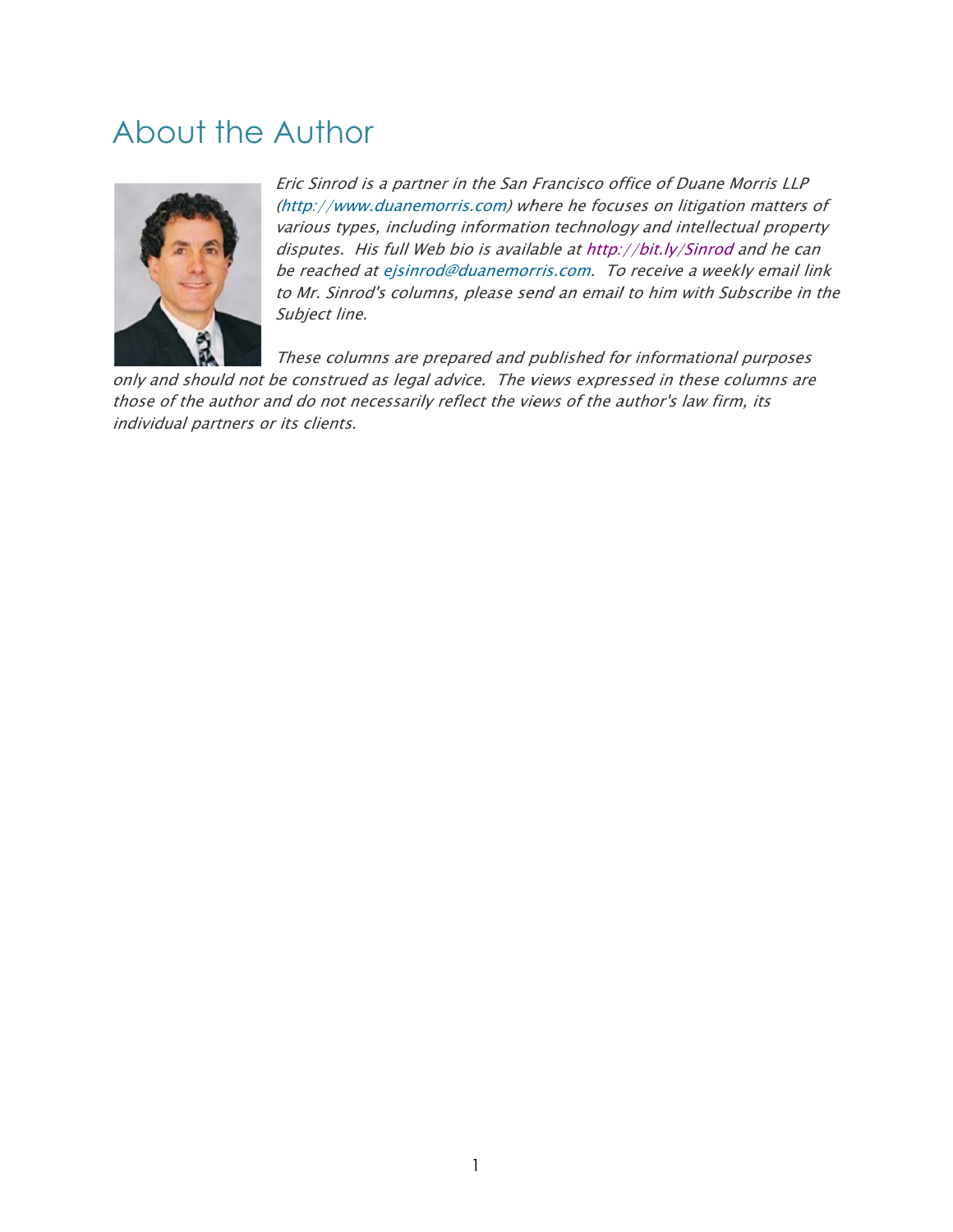## Table of Contents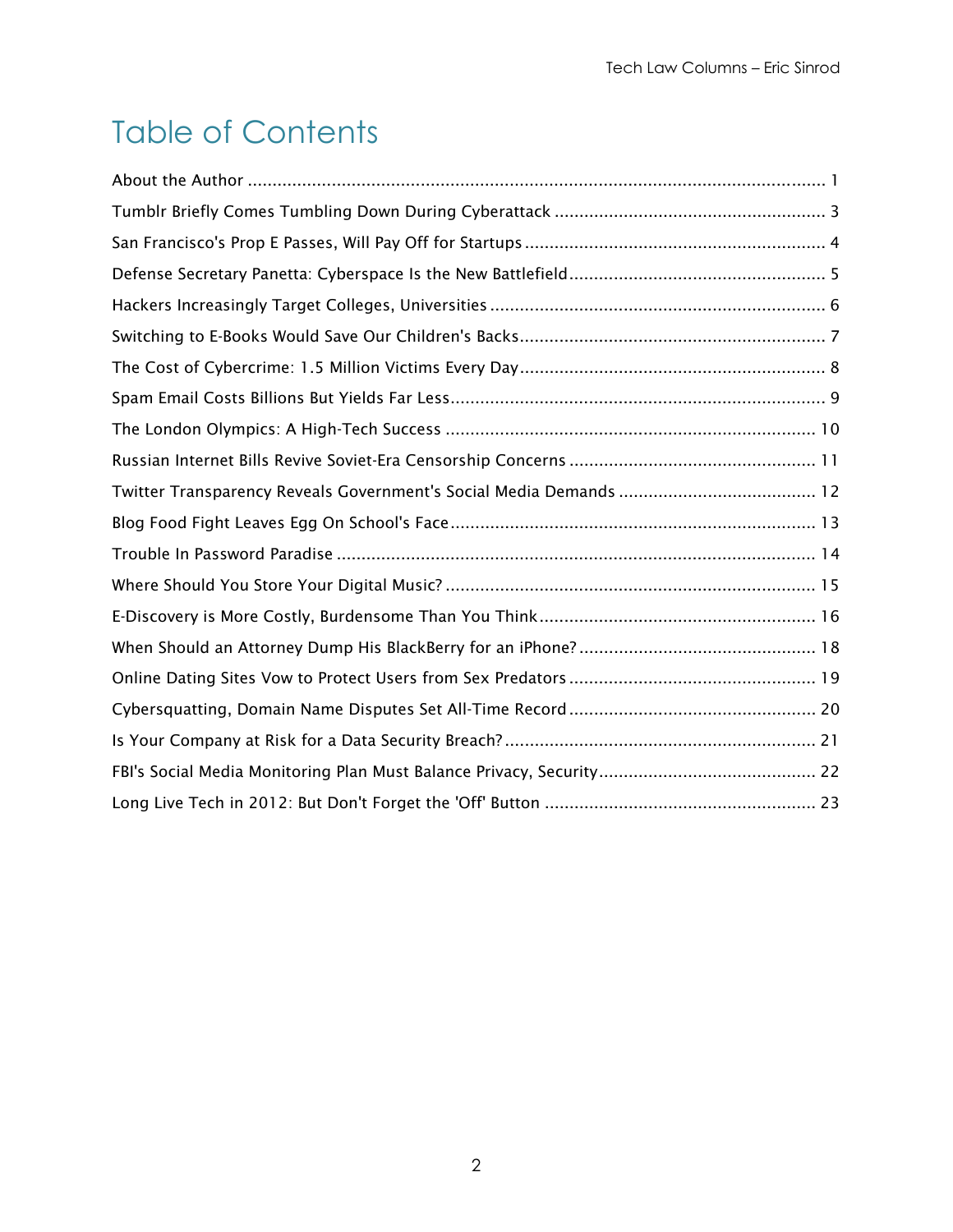## Tumblr Briefly Comes Tumbling Down During **Cyberattack**

December 11, 2012

Tumblr is a Website where users can share photos, music, videos, quotes and posts, all of which can be customized with different colors and themes.

On its "About" page, Tumblr boldly suggests that users "follow the world's creators." With only 128 employees, Tumblr boasts 83.7 million blogs, 37.4 billion posts and a whopping 18.1 billion monthly page views.

So, all is well and good in Tumblr land, right? Perhaps most of the time. However, last week a worm struck Tumblr and infected some of the most widely read blogs, including those of CNET, Reuters and USA Today, as reported by CNET.

A reported hacker group called GNAA took credit for the attack, and stated on its Twitter profile that 8,600 Tumblr users were impacted; however, Tumblr responded in a blog post that no accounts were actually compromised, according to CNET.

When the attack occurred, Tumblr promptly told its users to log out of browsers using Tumblr and stated that it was diligently seeking to fix things, as reported by CNET.

Tumblr was able to resolve the issue later the same day of the attack; but, according to CNET, before then, when users went to a compromised Tumblr site, they would view a nasty post with swear words that criticized the site and its users in very harsh terms.

Security provider Sophos noted in a blog post, as reported by CNET, that the worm capitalized on Tumblr's reblogging function, such that a user who was logged onto Tumblr would automatically reblog the infected post if she visited a compromised page. This caused malicious code to spread like a Web virus; mostly likely, Tumblr's filters were circumvented by the hijacking of a legitimate Tumblr maintenance message.

Tumblr obviously cured this particular problem relatively quickly. But this scenario shows why cybersecurity is a real worry for social media and other sites. Any and all technological steps that can reasonably prevent security breaches before they happen should be seriously considered and implemented when feasible.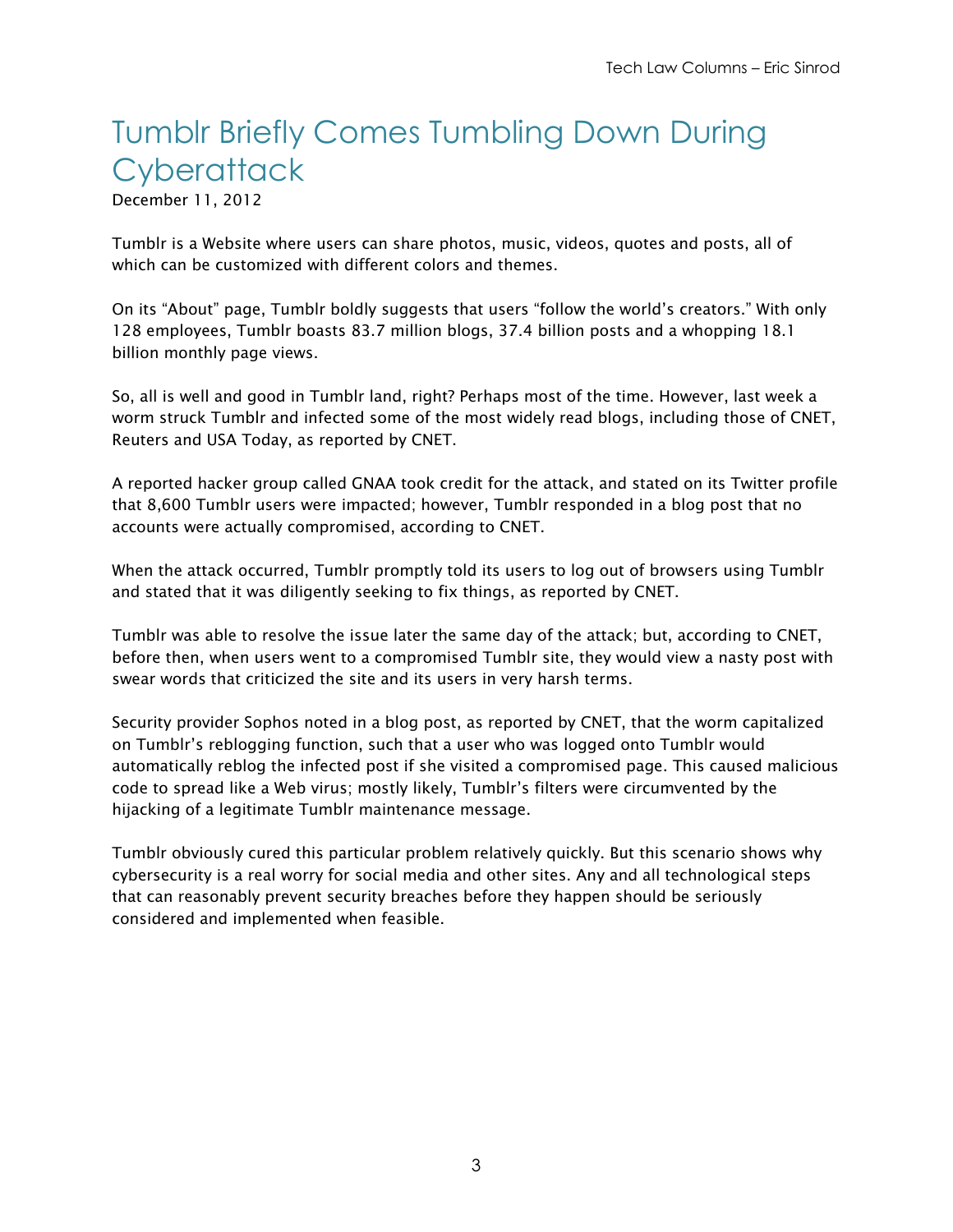#### San Francisco's Prop E Passes, Will Pay Off for **Startups**

November 13, 2012

Tax reform can and does happen at the ballot box. Indeed, startup companies in San Francisco should soon feel the benefit of the recent passage of the city's Proposition E.

Proposition E implements a tax on gross receipts, phasing out San Francisco's prior payroll tax. This will be very beneficial for startup companies that have paid staff but have yet to earn much revenue.

Furthermore, given that business tax trails only property tax for bringing in dollars to the city of San Francisco, by taxing gross receipts instead of payroll, there will likely be more regularity and less fluctuation in terms of dollars flowing into city coffers.

Proposition E passed with more than 70 percent of the vote, according to Business Insider -- an overwhelming victory. The proposition was backed by Ron Conway, a venture capitalist, and had broad-based, political, cross-party support.

San Francisco in recent times has become home to a new startup culture. However, when startups are taxed based on payroll and not gross receipts, there is a real possibility that the startups might go elsewhere. Now that the tax will focus instead on gross receipts, startups hopefully will remain in San Francisco and will pay their fair share as their revenues grow.

In the humble opinion of your faithful blogger, San Francisco voters did the right thing by passing Proposition E!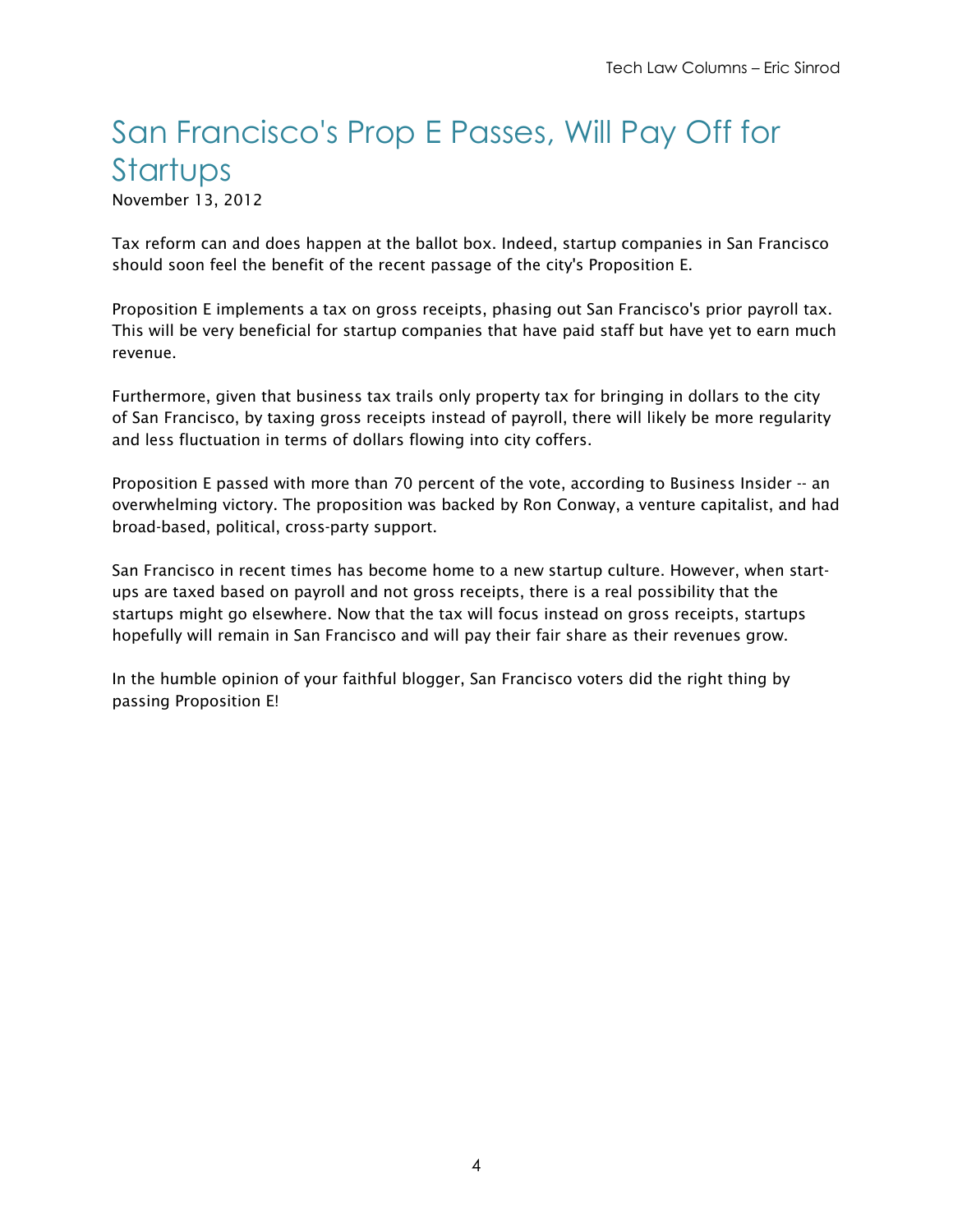### Defense Secretary Panetta: Cyberspace Is the New Battlefield

November 6, 2012

We usually think of the Internet as a place where we can obtain information, communicate with others, and engage in various business and personal activities.

However, is it also a new battlefield?

Yes, according to Defense Secretary Leon Panetta. Indeed, as reported by Reuters, he maintains that while hackers have already attacked financial institutions, they also have the capability to strike mission-critical domestic power grids and government systems.

Panetta made this comment to a business group in Virginia. One week before, he gave a policy speech to a New York business group, in which he indicated that the U.S. military has the capacity to take pre-emptive measures in the event of an imminent risk of online attacks.

Secretary Panetta stated that domestic financial institutions have been experiencing sustained attacks recently. And he noted, without indicating the countries of origin, that Washington faces thousands of attacks every day.

He indicated that the United States has made real investments in cyber forensics to address the issue of identifying the sources of cyber-attacks.

Panetta further described that Congress needs to feel more pressure to act to avoid a round of automatic budget cuts due to go into effect in January. The cuts apparently would reduce \$500 billion from defense spending during the next decade, in the aftermath of almost an equal cut in projected defense spending approved a year ago.

Plainly, if the Secretary of Defense is concerned based on sensitive information available to him, the threat of cyber warfare truly needs to be explored and countered before significant harm could be caused by online attacks.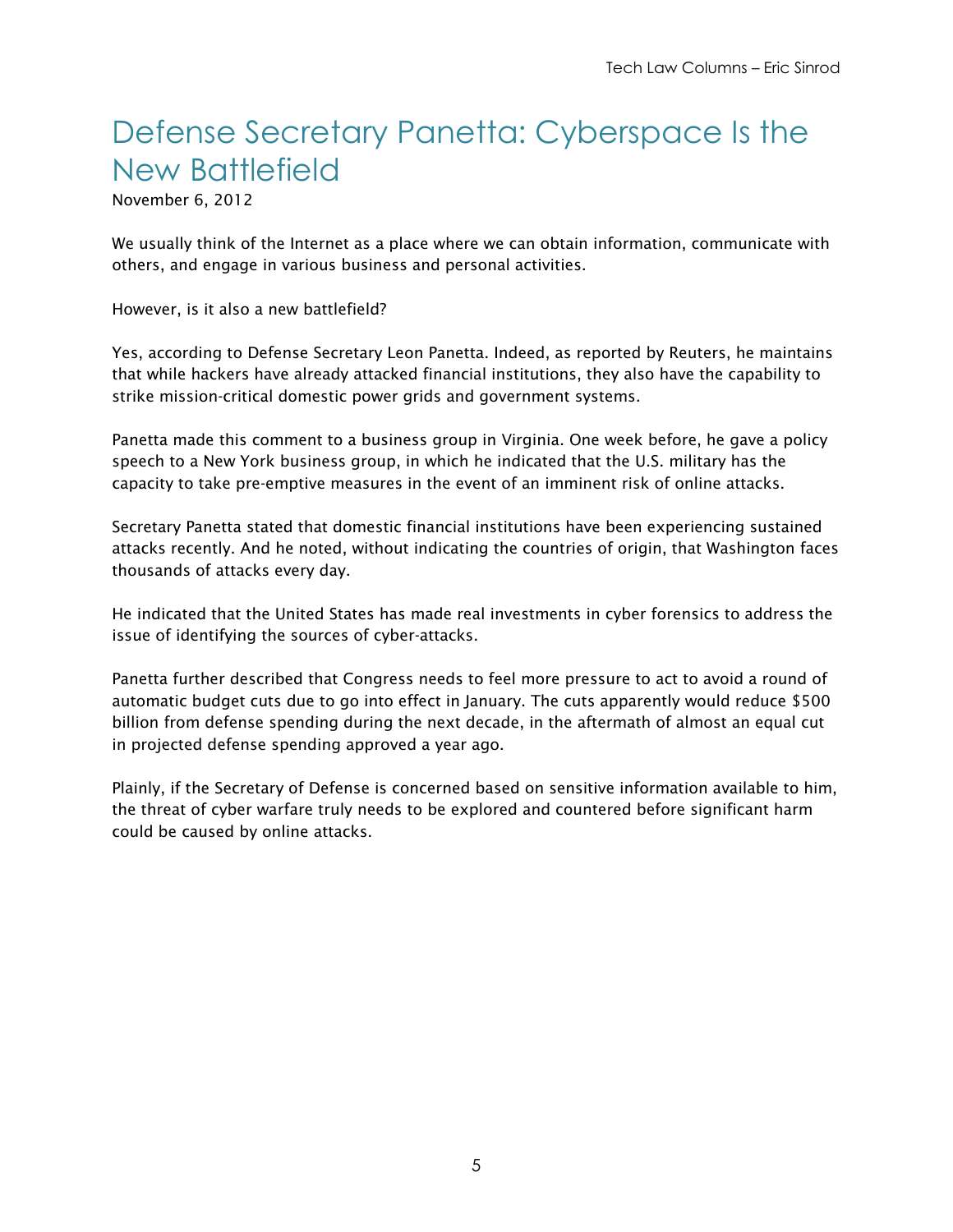#### Hackers Increasingly Target Colleges, Universities October 18, 2012

All sorts of businesses and organizations are potentially vulnerable to hackers. Educational institutions are no exception, as highlighted by a recent example involving Northwest Florida State College.

One or more hackers accessed a folder on the school's main server from May through September, according to a memo from the College's President to all employees. The folder contained multiple files.

By working between the files, the hacker(s) apparently managed to assemble sufficient information to steal the identities of 50 employees, CNET reports. Names, social security numbers, dates of birth and direct deposit account numbers were accessed. Apparently, data relating to addresses, phone numbers, and college email addresses also was compromised.

But there is more.

The President's memo indicates that current and past employees going back to 2002 who have utilized direct pay deposits potentially have been the subject of data compromise. The number of impacted employees could be as high as 2,200.

The College President opines that all of this was the result of "a professional, coordinated attack by one or more hackers." He also is concerned that student information such as birth dates and social security numbers may have been accessed, but he is not presently aware that such information has been taken.

In terms of technological solutions, the President points out that "the access pathway used to invade our main server has been sealed."

Plainly, educational institutions are not immune from hacker attacks and the potential for data security breaches. Accordingly, they would be smart now to implement needed technological measures on the front-end to prevent or mitigate possible attacks.

So, for example, if a school has some sort of access pathway to a server that could serve as an avenue for a hacker attack, that pathway needs to be addressed in order to prevent such an attack.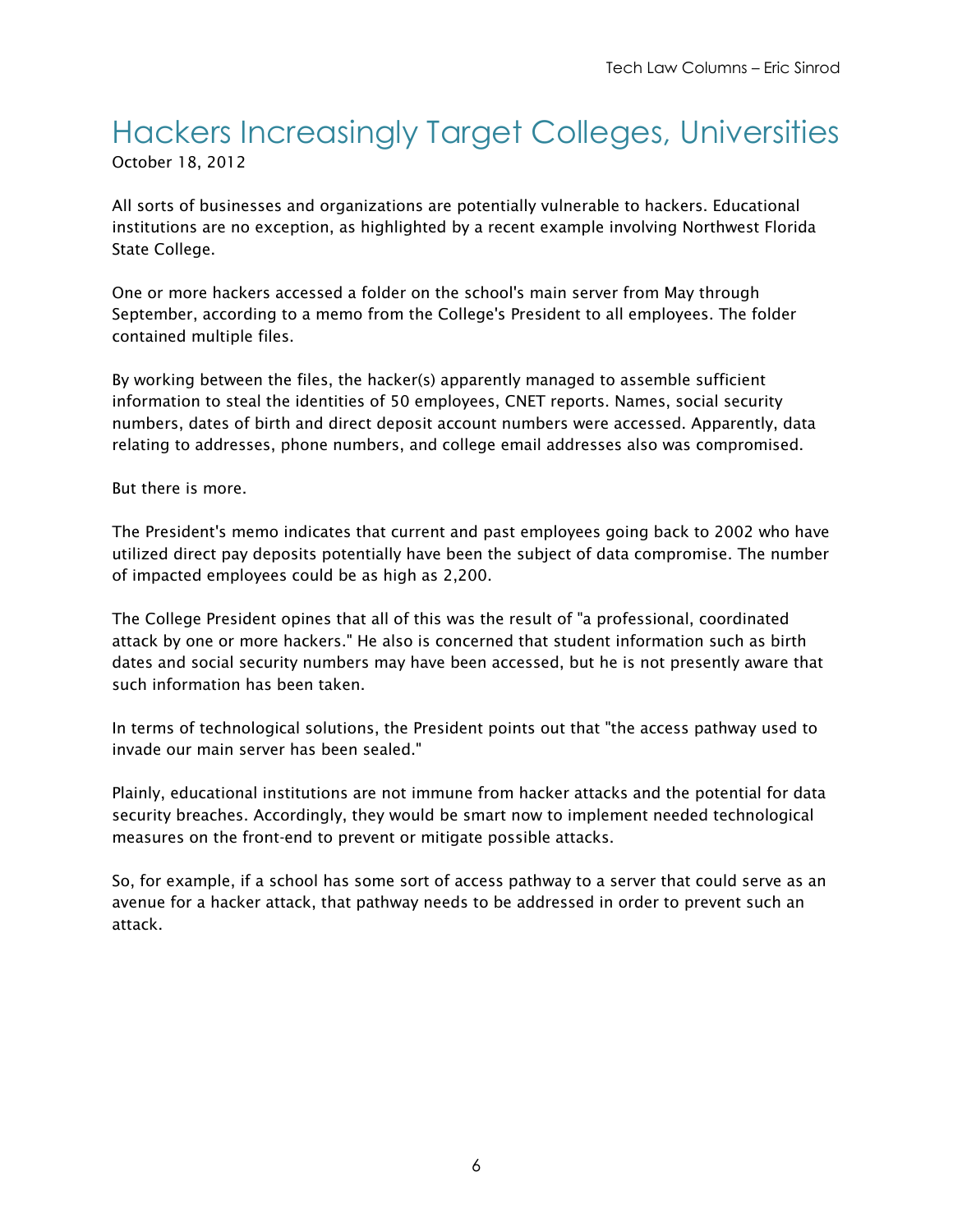#### Switching to E-Books Would Save Our Children's Backs

October 3, 2012

It is amazing that in this day and age we still see students hauling around backpacks full of heavy school textbooks. This is true not only for college and high schools students, but also for much younger students in middle school and elementary school.

With the technology available such that many voluminous books can be loaded electronically onto an electronic book reader, a laptop, an iPad, or even a PDA, there seems no reason why kids should have to shoulder the heavy weight of books.

The electronic book readers allow for searching, highlighting, taking notes, and other features.

It is true that some people like to physically hold and read a hard copy book, and for them, actual physical books can be available. This also should be the case for students who do not have the technology available to them for e-reading. And some books are not yet in electronic form, and hard copies are the only option.

But still, schools should move in the direction of the option of electronic reading for students. Some schools already are there, but others can make further progress in this regard.

Not only do electronic books lighten the physical load for students, it also is possible the some students will read more with the ease of electronic reading - many books will come alive right at their fingertips.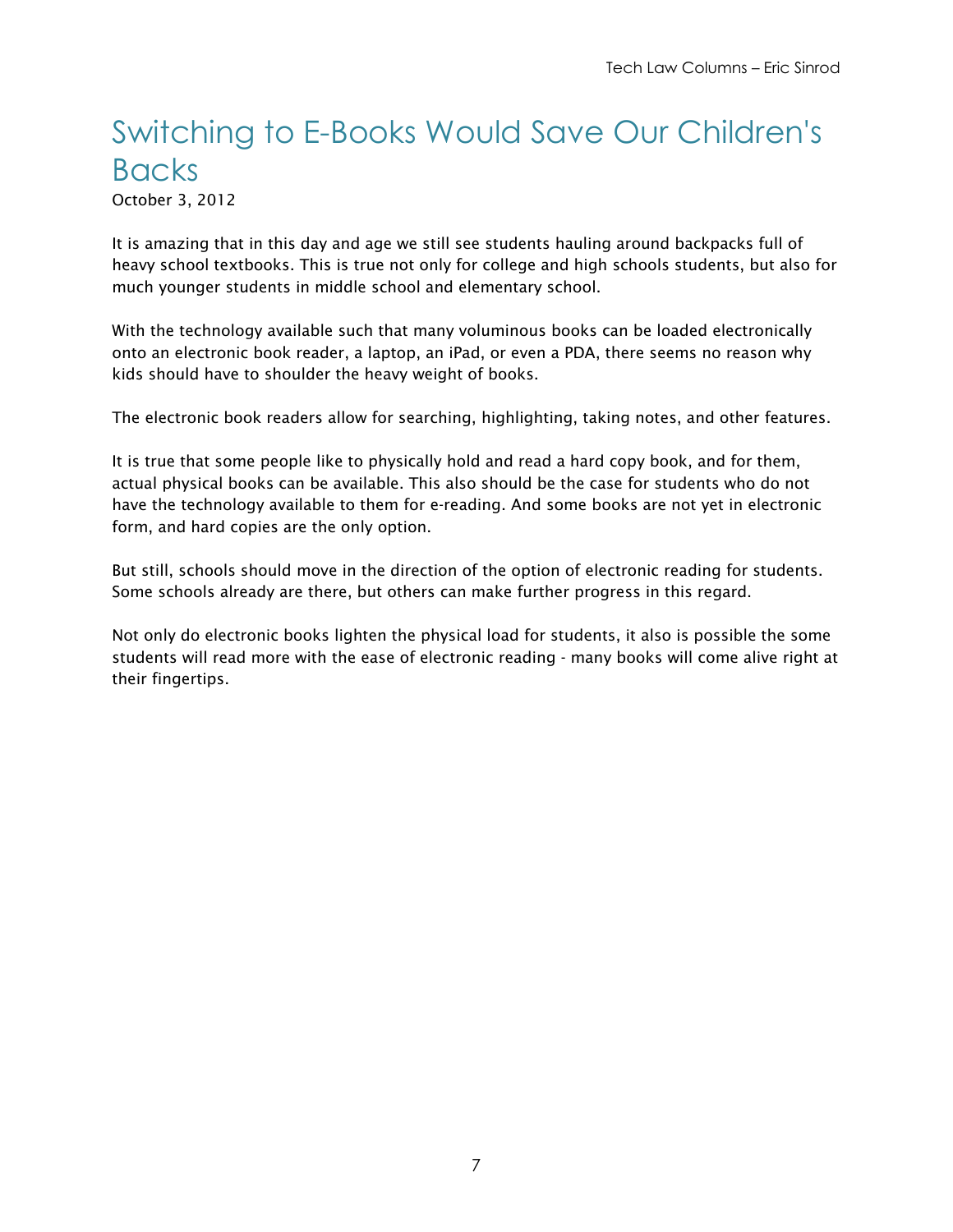#### The Cost of Cybercrime: 1.5 Million Victims Every **Day**

September 19, 2012

Make no mistake, Cybercrime is real and its impact is huge. Indeed, a recent Norton Cybercrime report by Symantec provides some fairly startling statistics.

For example, there are 1.5 million Cybercrime victims on a daily basis - that is 18 victims per second. There are 556 million such victims per year - in excess of the European Union total population.

Two-thirds of online adults already have been Cybercrime victims at some point in their lives, and 46% of online adults have been victims within the past year.

The annual cost of Cybercrime is a whopping \$110 billion.

The average cost per victim is \$197. Of the surveyed countries, the cost of Cybercrime is the highest in China at \$46 billion, with the United States coming in second at \$21 billion, and with Europe third at \$16 billion.

The highest number of Cybercrime victims are found in Russia at 92%, then China at 84%, and then South Africa at 80%.

One of the greatest Cybercrime risks, according to the report, is the fact that 44% of adults access personal emails through free or unsecured Wi-Fi connections. Social networks also can present Cybercrime risks. One danger there is accepting friend requests from unknown people as you are only as secure as your circle of network friends.

To be safe, people should change their passwords frequently, use complex passwords, delete emails from people they do not know, employ a basic antivirus solution, and they should not open attachments or links from unsolicited emails or texts.

Don't think you are immune from Cybercrime. Be smart and careful out there.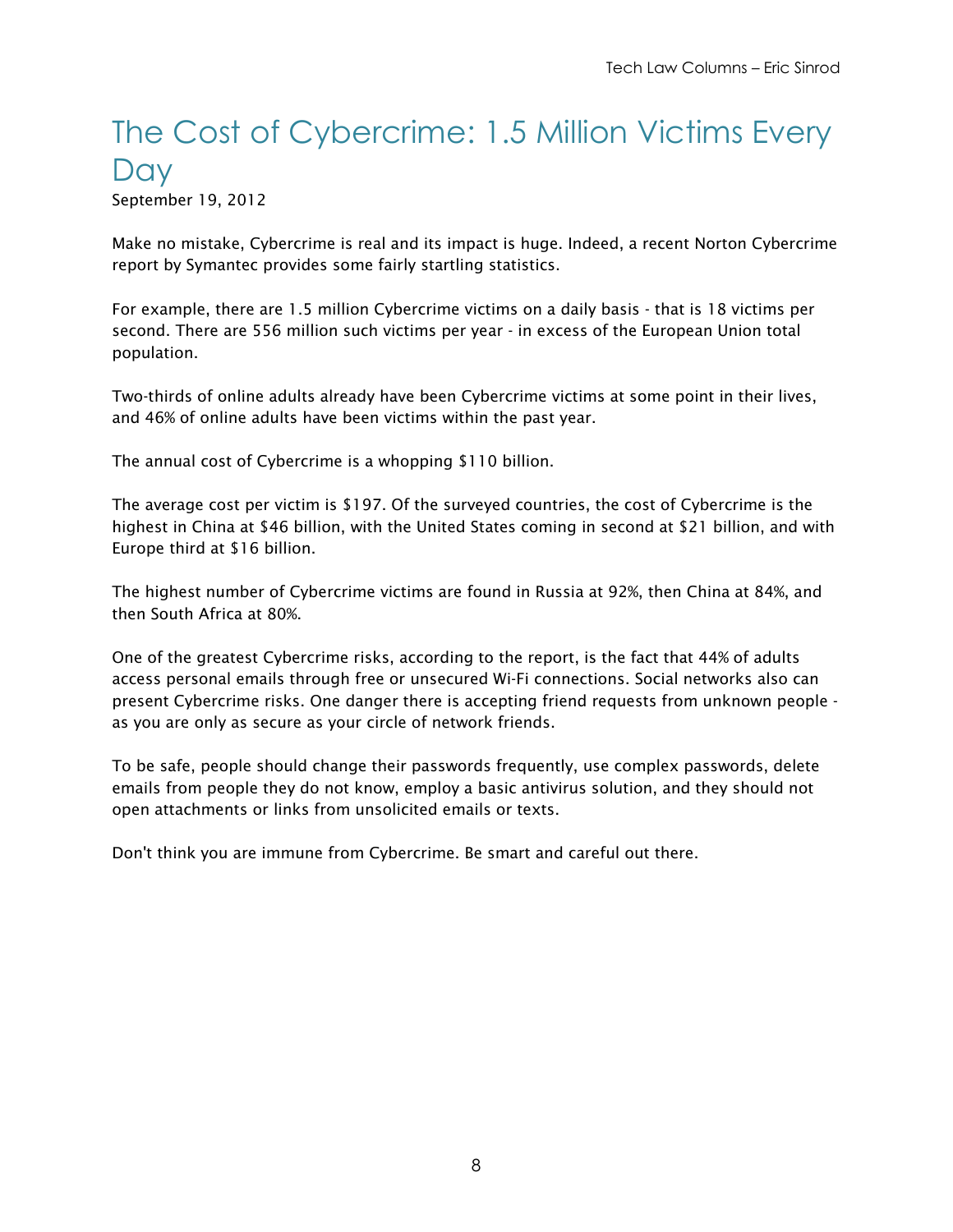#### Spam Email Costs Billions But Yields Far Less September 11, 2012

Most of us hate unsolicited commercial email - aka spam. Notwithstanding spam filters and federal and state laws prohibiting spam under various circumstances, we nonetheless continue to receive these annoying emails in our in boxes.

One might think that the spammers are making fortunes as part of their predatory practices.

But a recent study indicates that while the societal cost of spam is phenomenally high, to the tune of \$20 billion, the revenue derived from spam is a fraction of that, only \$200 million.

The study, titled The Economics of Spam and published by Justin Rao of Microsoft and David Reiley of Google in the Journal of Economic Perspectives, notes that American firms and consumers yearly suffer costs of about \$20 billion as a result of spam. The study points out that this estimate is less than the \$50 billion price tag suggested by others, but it adds that the number would be much higher without anti-spam technology that does reduce the impact of spam.

The study also finds, based on the infiltration and monitoring of spammers' conduct, that spammers globally collect revenues of \$200 million. This means that ratio of external costs to internal benefits is 100:1. Thus, the harm caused to others far outweighs the benefits to the spammers.

Does this mean that spammer will stop? Of course not.

Spammers care about the benefit to them, not the harm caused to others. If this were not the case, spamming already would have ceased to a large extent.

So, hopefully spam filters will trap most spam while not blocking legitimate email. And, let's cross our fingers that federal and state anti-spam laws will help hold spammers in check. But while filters and the laws have had some success, plainly spam still reaches our in boxes. It may be a part of life for the foreseeable future.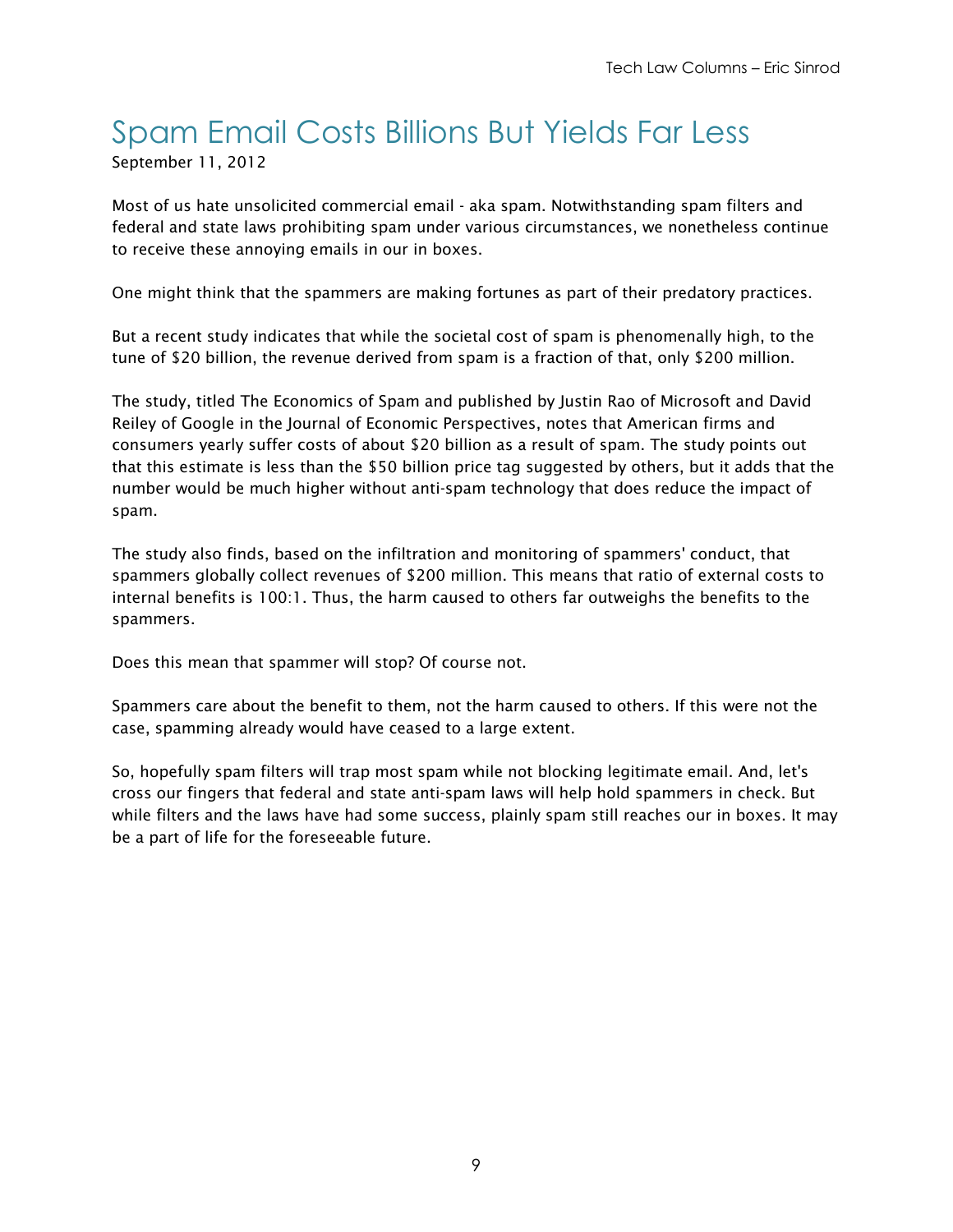## The London Olympics: A High-Tech Success

August 22, 2012

The London 2012 Olympics games were successful, and indeed spectacular, on many levels.

Of course, there were incredible performances by phenomenal athletes, including veterans like Michael Phelps and Usain Bolt, as well as new breakout stars such as Missy Franklin and Gabby Douglas.

Great Britain also served up wonderful musical acts for entertainment purposes. Not only were we regaled by Paul McCartney, Annie Lennox, George Michael, and bits and pieces from Queen and Pink Floyd, but we also witnessed the reunion of the Spice Girls (oh my).

It was also a technologically advanced event.

Happily, there weren't any majority security incidents. And, there were nary any problems with detection of performance enhancing substances.

Not to be lost in the shuffle is the fact that this was the first truly high-tech Olympics.

Athletes real-time were tweeting with their followers, creating true interaction and really bringing the games to life at a personal level.

Also, fans had myriad ways to witness the games. As in the past, the games could be watched on television (often time-delayed); however, more viewing channels were available this time around.

Moreover, fans could gain moment-by-moment results from their smart phones.

And, video clips of highlights and specific events could be accessed from computers.

The next Olympics summer games will be in Rio. Get ready for tech carnival four years hence!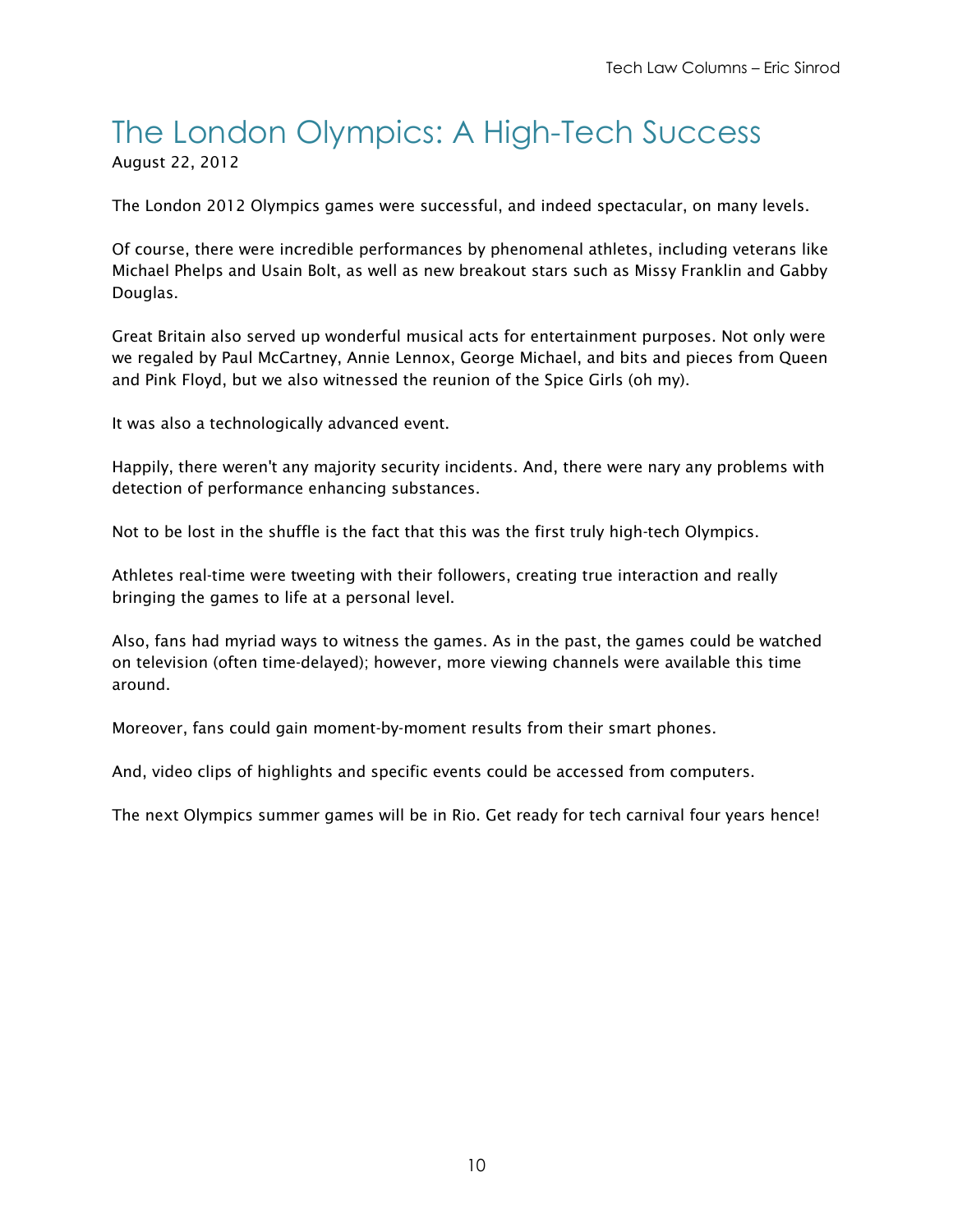## Russian Internet Bills Revive Soviet-Era Censorship Concerns

July 24, 2012

People tend to think that anything goes on the Internet. But is that true everywhere? Perhaps not. Indeed, according to a recent New York Times article, a series of controversial Russian Internet bills, approved last week by Parliament, seeks to strengthen the government's Internet controls.

The Russian Parliament's approval of the bills reportedly follows the Russian government's imposition of fines relating to unsanctioned protests and the reinstitution of criminal charges for slander.

The Russian Internet bills, approved by both the upper and lower houses of Parliament, would give the Russian government the ability to block websites that it deems inappropriate for children.

The bills would also force nonprofits to list themselves as foreign agents, to the extent any of their financing comes from beyond Russia's borders and they are deemed to be involved in political efforts.

The tightening of Internet controls, the criminalization of slander, and the foreign-agent categorization are causing public complaints in some quarters, and have many worried that Russia is reverting to Soviet-era practices.

Freedom of speech and assembly are hallmarks of democracy. The Internet provides an easy means to communicate broadly. While some nations may support such freedoms and means of communication, that is not universally true. As the Russian Internet bills seem to show, the converse can be the case in certain instances, if freedom of communication is considered threatening to a particular regime.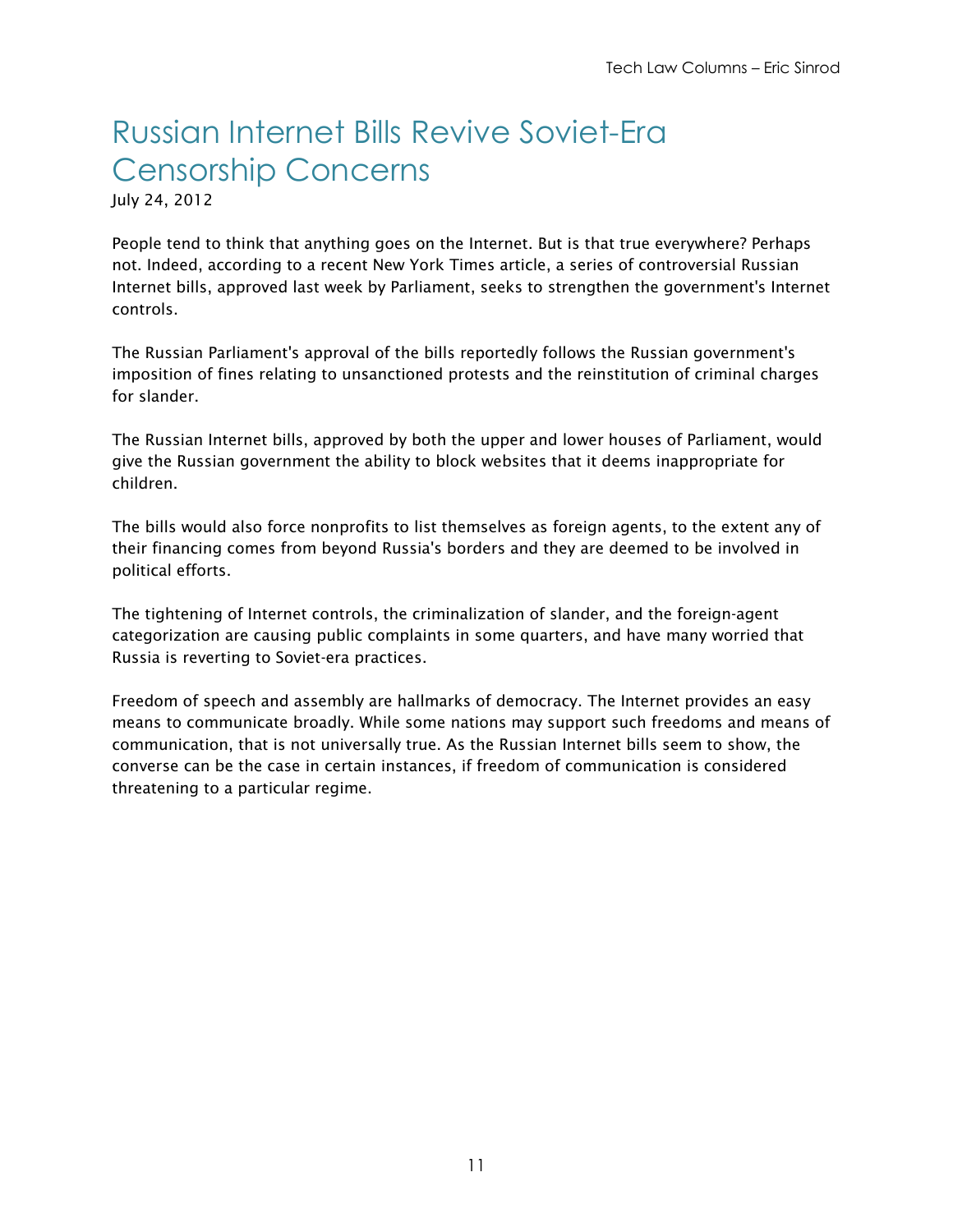#### Twitter Transparency Reveals Government's Social Media Demands

July 18, 2012

Is the information you post via social media of potential governmental interest? Probably not, but still, it's possible.

To bring home the point, Twitter just issued its first Transparency Report. That report details the number of government demands it has received for user information in the first six months of 2012.

What do the numbers reveal?

Most of the demands for information come from the U.S. government, according to eWeek.com. Recent demands related to 948 users; Twitter has complied to some extent (or entirely) with 75% of those U.S. government requests.

Japan's government comes in second, with 98 requests to Twitter relating to 147 users. The company has only responded to 20% of those requests, Twitter's Transparency Report states.

So why is it that the government seeks social media information? The most common reason is to seek information pertaining to ongoing criminal investigations. Also, once in a while, Twitter will receive a request from a foreign government to remove content from its site; however, Twitter does not tend to comply with those requests.

Twitter does receive a fair number of copyright takedown notices. Indeed, between January and June of this year, more than 3,000 such requests were received relating to almost 6,000 accounts. Twitter reports that 38% of copyrighted material has been removed pursuant to such notices.

While the numbers in Twitter's Transparency Report may seem high, in reality they are a drop in the ocean of Twitter users and communications. Still, there is the potential that your social media communications could be of governmental interest or subject to copyright takedown notices. But, if you are far afield from criminal activity and if you are not violating any copyrights, you likely will not be bothered. So do the right thing out there and tweet responsibly.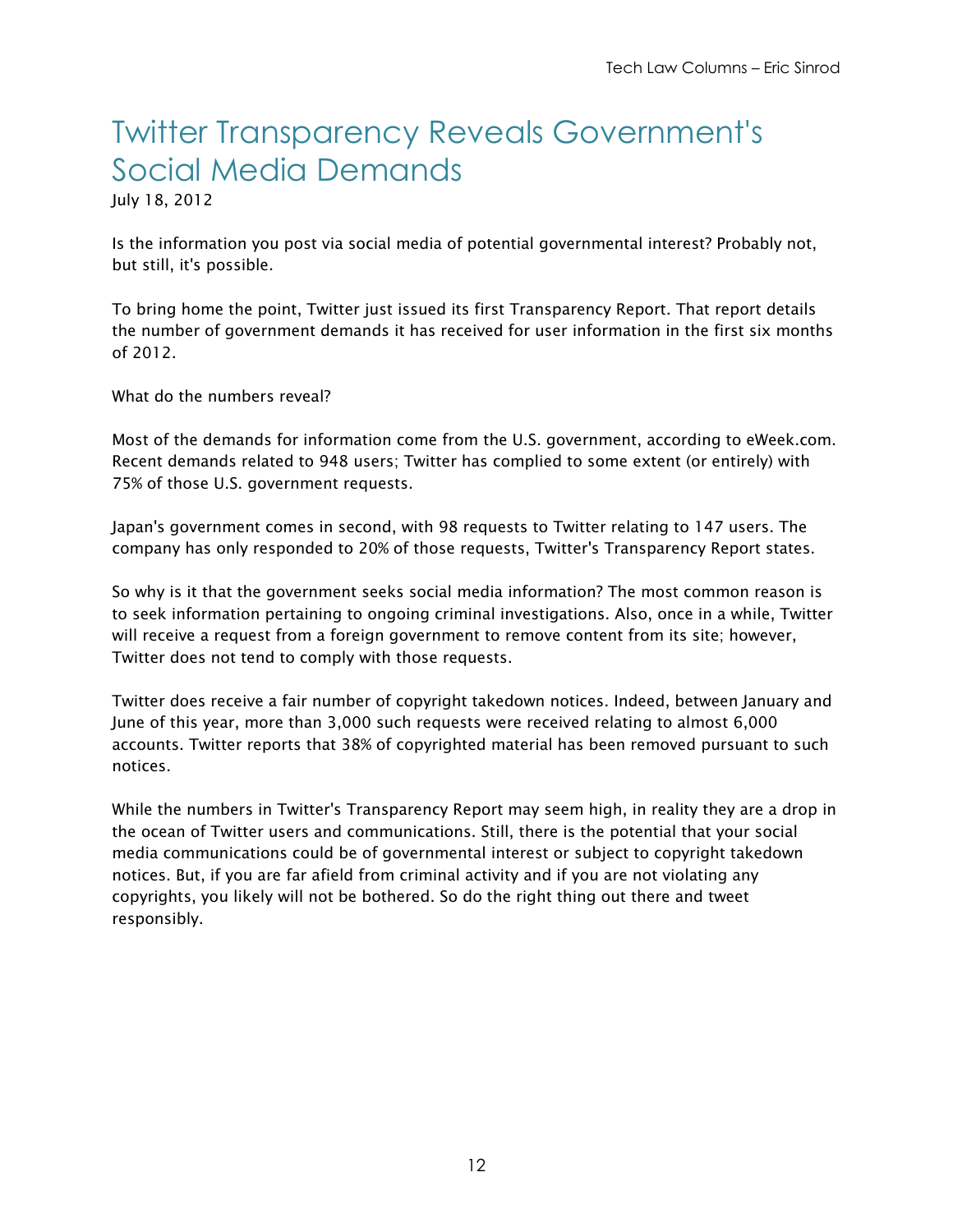#### Blog Food Fight Leaves Egg On School's Face June 20, 2012

The Internet yields all sorts of disputes. Take the nine-year-old Scottish girl who was banned from posting photographs of school meals on her blog, which caused a firestorm of criticism.

Martha Payne, who by now has had in excess of three million hits on her blog at NeverSeconds.blogspot.com, started posting photos of her Scottish primary school lunches at the end of April. BBC News report that her "food-o-meter" rated each meal in terms of healthiness and how many mouthfuls it takes to consume the meal.

Ultimately, school officials became concerned and a school council banned Martha from posting further photos of school meals.

So, this food fight, while at times messy, has a happy ending.

But school officials likely did not anticipate the fallout from an angry social media reaction to the ban. Indeed, according to BBC News, a Scottish education secretary tweeted that he would be contacting the school council to overturn the "daft" ban. And a celebrity chef tweeted "stay strong Martha" and encouraged his more than 2 million followers to retweet his message.

In the wake of this reaction, the school council initially defended its ban and asserted that all of the attention on the blog had caused food staff at the school to be concerned about their jobs. The council also stated that the ban made sense because the photos on the blog represented only a fraction of food choices available to students.

However, and likely because of public pressure, the ban ultimately was lifted. Martha Payne likely is pleased about how this turned out. Her original goal was that her blog would help raise funds for Mary's Meals charity. Her target was 7,000 pounds. Prior to the ban controversy, her blog had raised roughly 2,000 pounds. But after all of the attention caused by the ban, she has raised in excess of 30,000 pounds.

Indeed, Martha has stated that she has raised enough funds to build a kitchen in Malawi for children who receive Mary's Meals.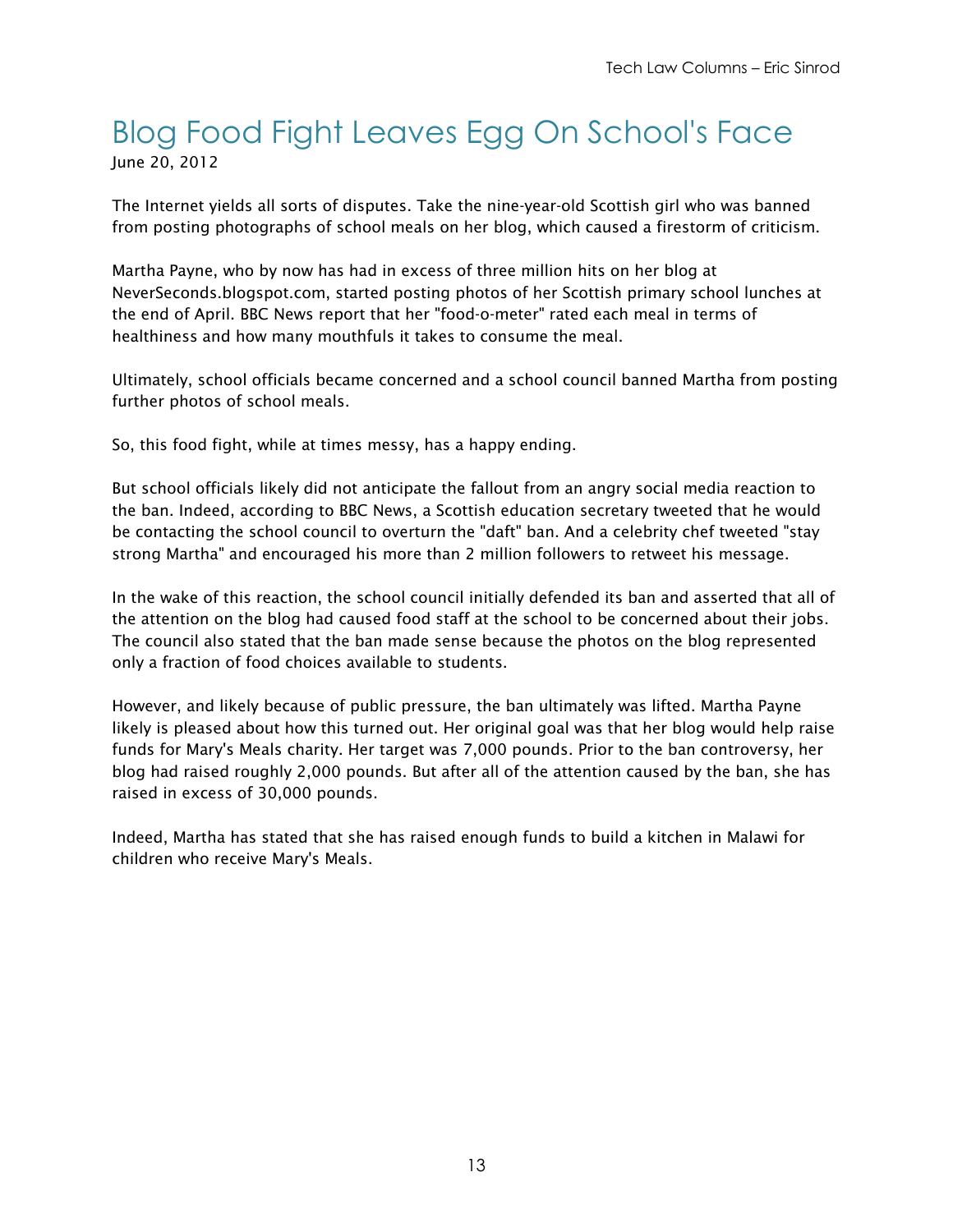#### Trouble In Password Paradise

June 12, 2012

Many people use the same password for all of their accounts. Why? Because it is easy to remember just one password across all accounts.

But is that a good idea? Nope. If that password were to fall into the wrong hands, it potentially could be used more pervasively to the disadvantage of the true password holder.

And this is not a hypothetical concern. Indeed, recent press reports are rife with disclosures of major password hacks/leaks.

As many of you know, LinkedIn has confirmed that many user passwords have been compromised. Some reports indicate that the number of passwords at issue could be as high as 6.5 million.

On top of that, there have been recent reports that as many as 1.5 million passwords of eHarmony users have been compromised.

And if that were not enough for one week, Last.fm, an Internet radio site, reportedly is investigating leaks of its user passwords.

Certain members of Congress do not view password threats lightly. Senator Patrick Leahy of Vermont and Representative Mary Bono Mack of California have referred to the recent password hacks as a further reason why data security legislation should be passed.

Meanwhile, users of the above-referenced sites would be smart to change their passwords for those sites. And people generally should use different passwords for their various accounts and they should change them periodically.

This may be a hassle, but an ounce of prevention in this context could be worth more far than a pound of later, potential cure.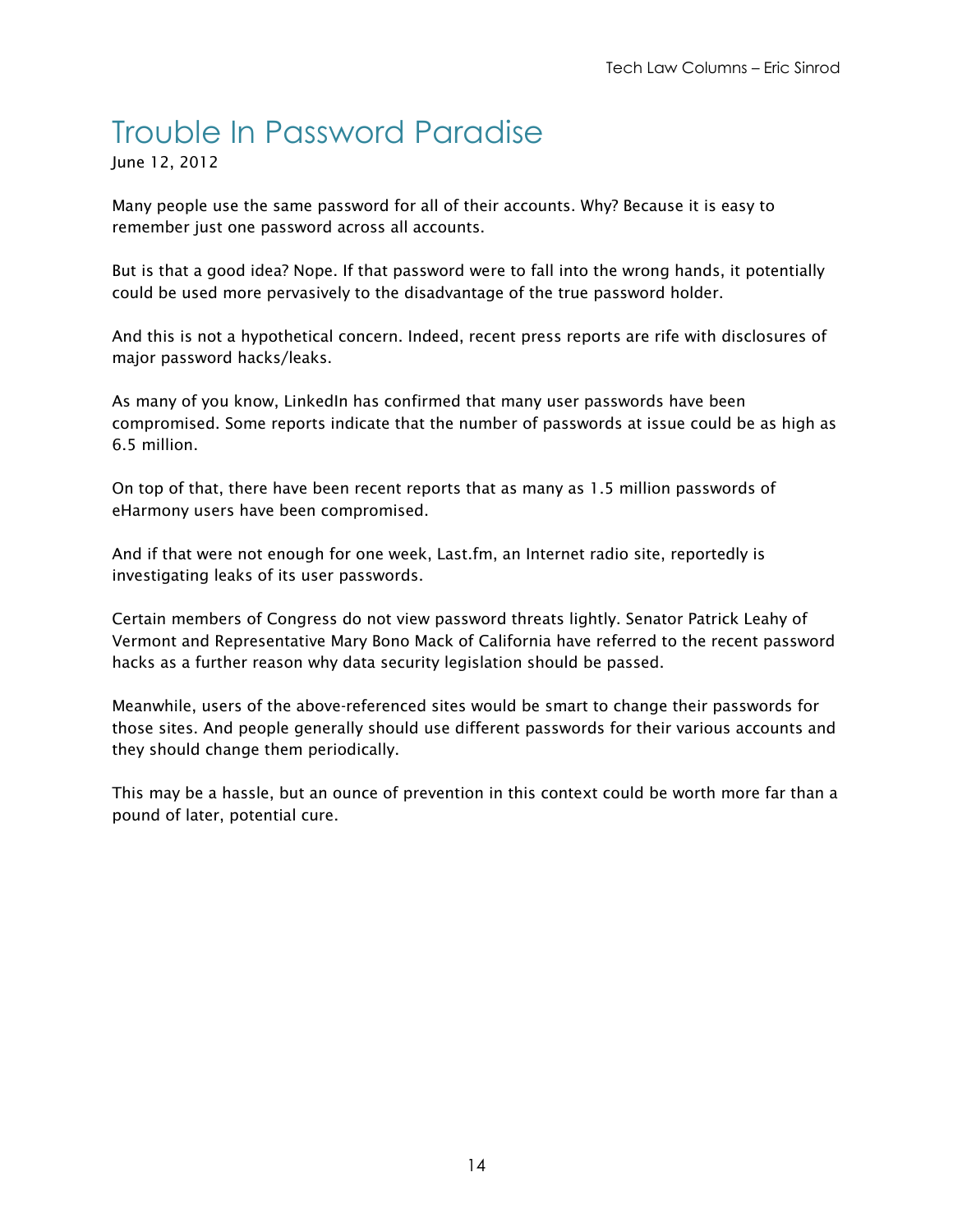#### Where Should You Store Your Digital Music? May 22, 2012

Once upon a time, collecting music was a clunky experience, to say the least. Vinyl albums (while you might like the sound they provide) are large and take up a lot of space. And though tapes and CDs are smaller, they can add up in terms of storage needs, and none of the above are easy to navigate in terms of finding genres, artists, or songs. Moreover, of course, they cannot really be "shuffled" in a meaningful way.

Nowadays, music can be stored with hardly any storage concerns and can be searched and retrieved almost by magic. I must confess, I am a music junkie. When I open iTunes, I have tens of thousands of my songs at my fingertips. I store my songs on a 750-gigabyte external hard drive, and I can transfer and load up to 15,000 songs on my 160-gigabyte iPod. Not bad, eh?

Well, maybe. I recently visited a local Apple Store. The "Genius" there told me to be careful about relying on one hard drive to store so many songs, which in the aggregate constitutes quite a valuable music collection. As he said, all hard drives die at some point. The issue is not "if," but "when."

Great. So in one fell swoop I could lose my entire music collection. Indeed, I already have given away all of my CDs after having ripped the songs into my iTunes, and therefore the CDs no longer are available to me as security. Of course, I could have a back-up hard drive. In fact, the "Genius" said that I would be smart to have two back-up drives loaded with my songs, for a total of three drives housing my music. Thus, as they die, at least one will be still be alive, and I can keep buying and loading drives over time.

Sure, this is one way to go. Of course another way, which is not mutually exclusive from the multiple drives suggestion, is to store my music in the cloud. Presumably, music stored in the cloud would not die along with a dead drive, but instead would be maintained.

All of this begs the question as to whether I really need to even "have my own" music any longer. Perhaps buying and keeping albums and songs has become yesterday in today's world. Why do I need to own music when I have a Pandora account? I have created 100 Pandora "radio stations" and I shuffle them all together. This presents a near never-ending variety of music coming my way without me having to own or store anything. I can change up my Pandora stations whenever I like, and there are other similar music-streaming options, like Spotify.

Yes, I will do my best to preserve "my" music collection at this point. However, I may not add to it much, and I won't have a coronary if it does go missing despite my best efforts. Why? Because Pandora and other music options will follow me into the future.

Rock on.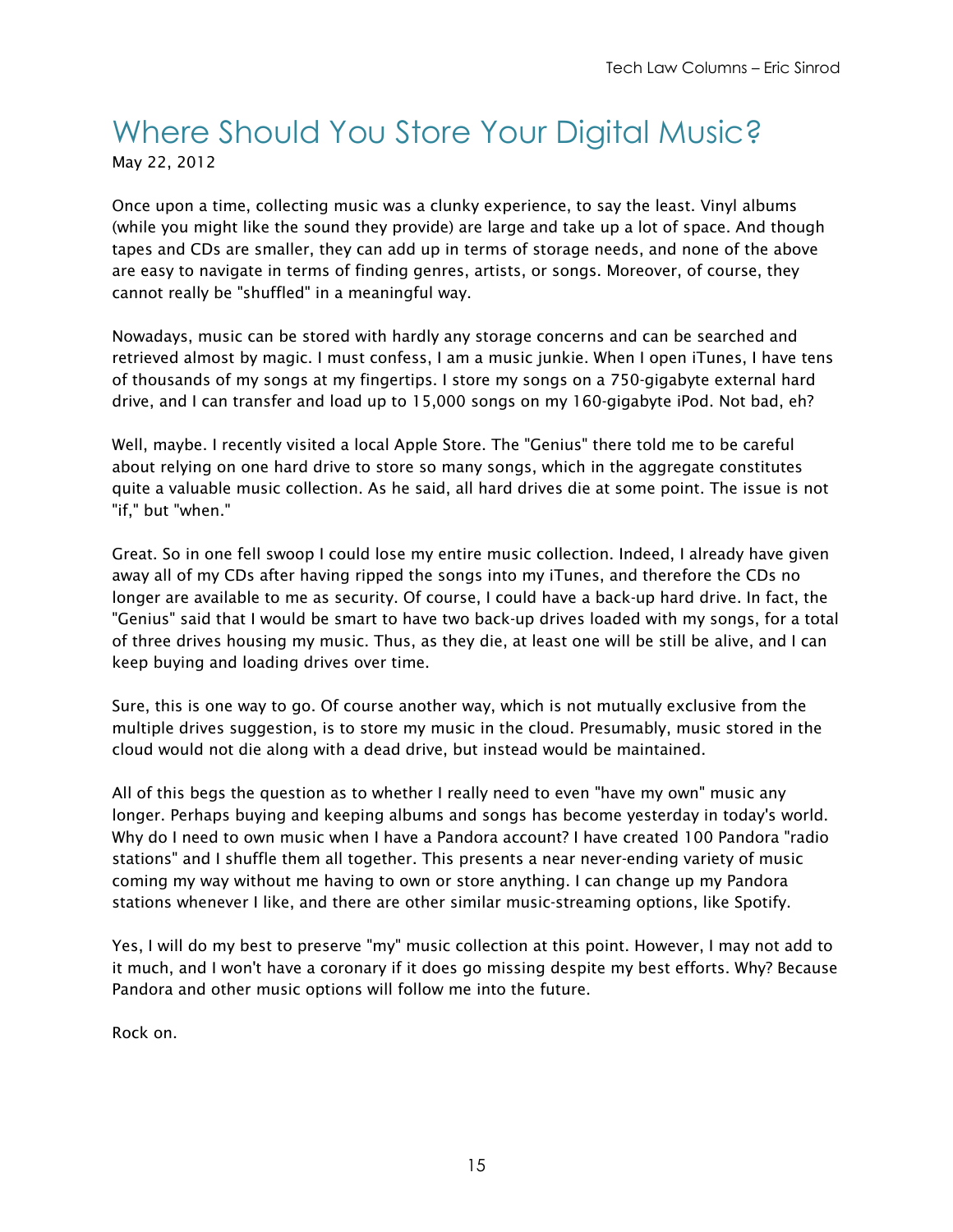## E-Discovery is More Costly, Burdensome Than You Think

May 1, 2012

Once upon a time, it was widely believed that electronic discovery would streamline litigation, making it faster, easier, less burdensome, and less expensive. So, now that we are some years into the e-discovery experience, has the prediction come true? Sadly, not necessarily.

While it is true that it can be easier to retrieve information electronically by using search terms, rather than sending teams of associates into warehouses to rummage through boxes of documents, that is just the tip of the iceberg when considering the overall e-discovery effort. And even if vast quantities of electronic information can be brought up based on a simple search, that information had to be harvested at the front-end, and ultimately will need to be reviewed at the back-end.

The vast array of information that now is subject to discovery in the electronic age has grown exponentially. When I started out as a lawyer almost 30 years ago, the types of materials that were subject to discovery included formal memoranda, correspondence, and handwritten notes.

Now, not only are those materials still of interest, but parties also seek emails, text messages, Internet and social media posts, voicemail messages, Word documents, Excel spreadsheets, information stored on networks, backup tapes, laptops, PDAs, cell phones, and the list goes on and on.

Plainly, the scope of what must be considered within the universe of potentially discoverable information has grown significantly. And the task of rounding up such information can be Herculean. Not surprisingly, parties now not only need to pay their attorneys to spearhead ediscovery efforts, but they often need to engage specialized vendors. Moreover, companies that are subject to repeat litigation are hiring their own internal e-discovery coordinators.

On top of this, when litigation has occurred or is reasonably likely to be initiated, parties need to institute litigation holds so that discoverable information does not go missing. This too can be cumbersome for companies, given the many different ways that information is now stored electronically.

And if one side to a case believes that the other side has not properly preserved relevant electronic information, arguments of spoliation of evidence come to the surface. Indeed, spoliation fights have tended to dominate certain cases, almost pushing the merits of the litigation to the background.

It is not altogether uncommon for there to be a number of e-discovery disputes in litigation. Parties and their attorneys can fight about search terms, custodians, sources of information, methods of retrieval and production of electronic data, etc.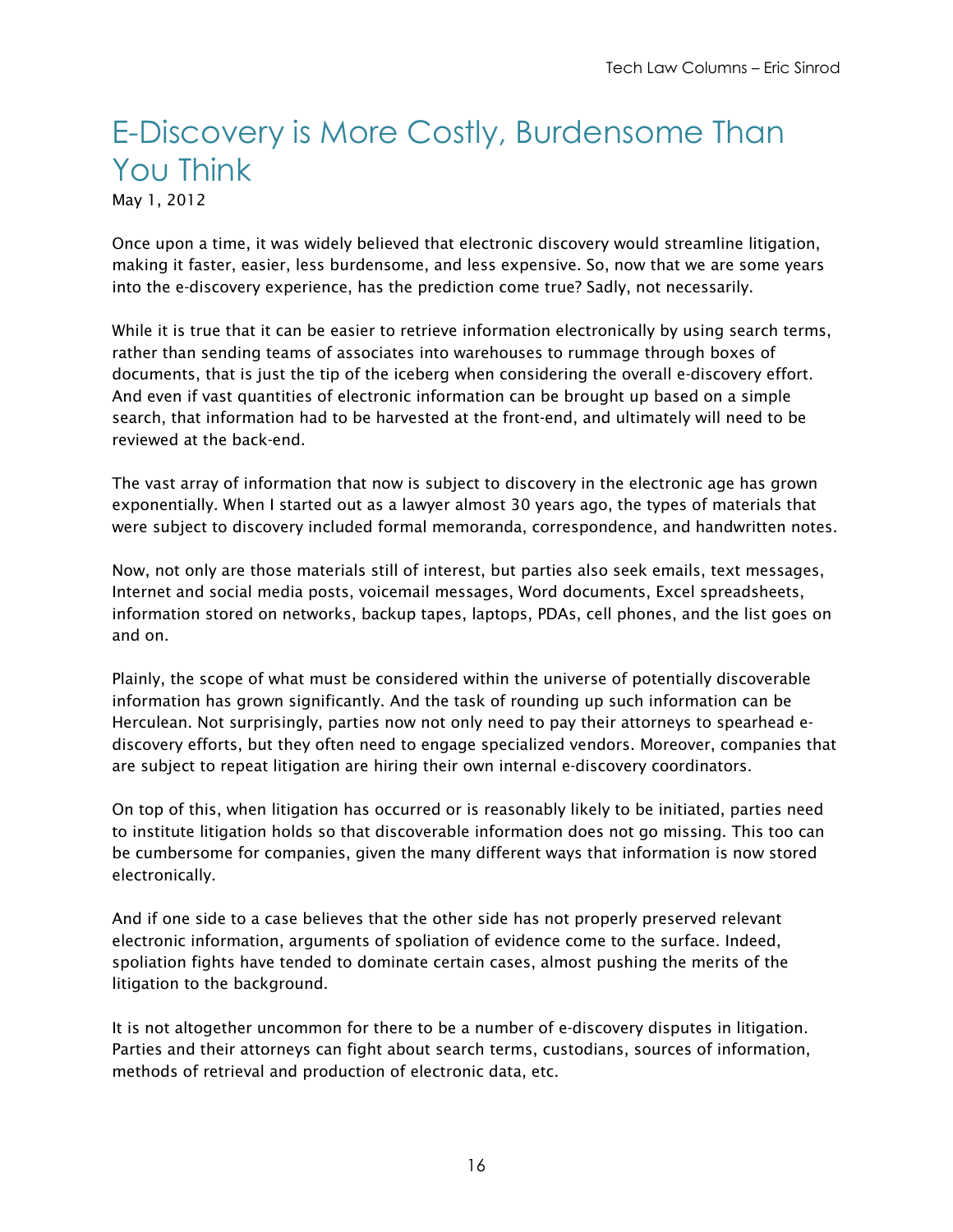Also, it is important to start the e-discovery process essentially at the outset of litigation. And there are times that the price of e-discovery can actually outweigh the amount at stake in the litigation on the merits. That can "chill" the bringing of certain cases, and can heavily influence the settling of cases before e-discovery costs have escalated.

The world has gone electronic, so e-discovery obviously is here to stay. However, gone for now is the notion that e-discovery is cheap and easy.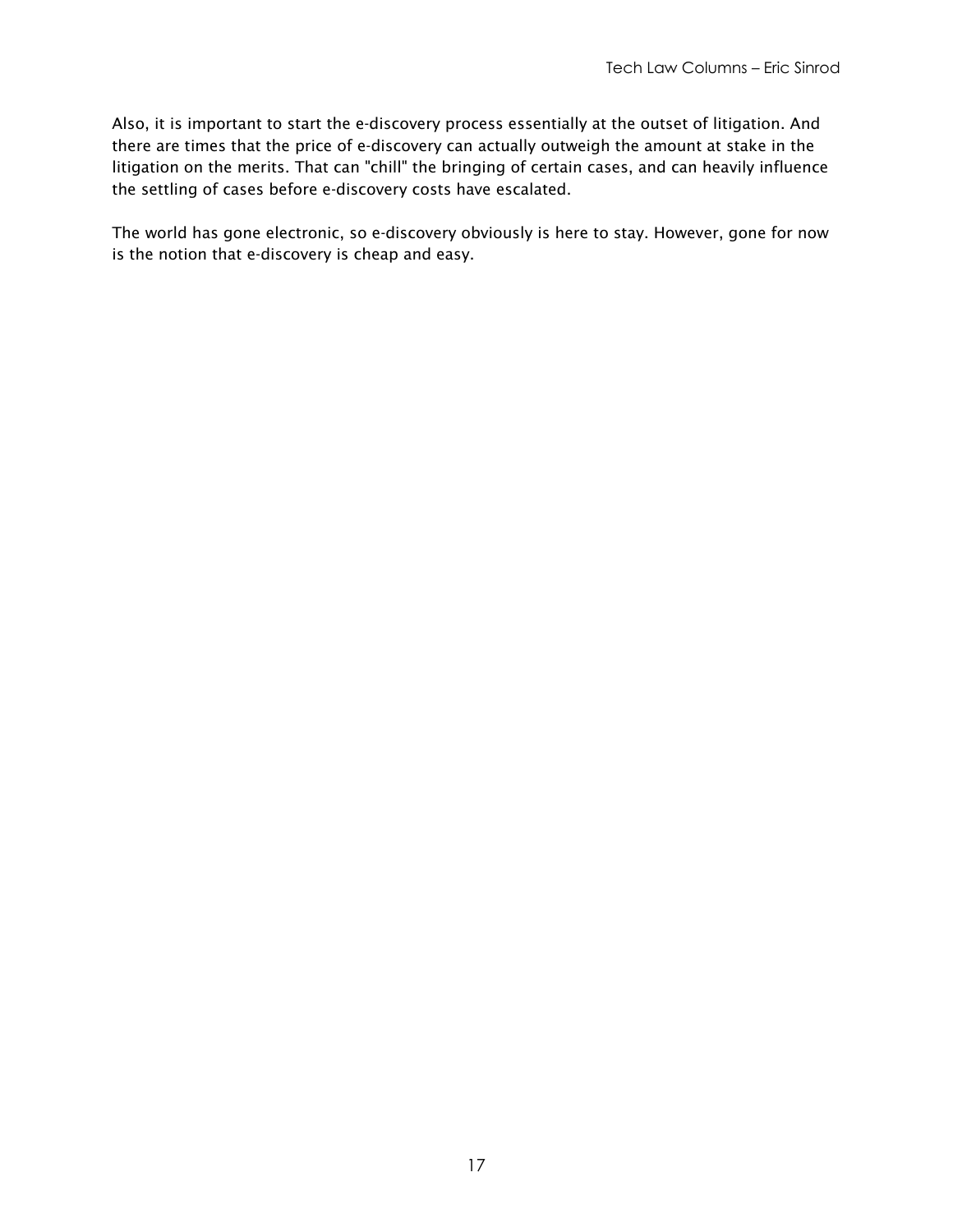#### When Should an Attorney Dump His BlackBerry for an iPhone?

April 24, 2012

I have a confession to make: I am addicted to my BlackBerry. Indeed, the term "CrackBerry" certainly applies in my case. Ever since my wireless signal was established years ago, I have been mainlining my BlackBerry on a relatively constant basis.

There was a time that BlackBerry really was the only real PDA game in town at my firm. However, more recently, we have opened up the iPhone option, and as time passes, more and more of my colleagues have been weaning themselves off the BlackBerry and migrating to the iPhone. What's more, some of my colleagues have been encouraging me (rather strenuously) to change my PDA drug of choice, turn my back on my beloved BlackBerry, and go the iPhone route myself.

So, what am I to do? At home, we are an Apple family, with MacBooks, iPads and iPods to be found all over the place. Plus, my wife and two daughters are die-hard iPhone fans and users. Thus, one would think that a switch should not be too difficult for me.

However, I am a creature of habit. And, I really like some of my BlackBerry's features and functions. For one, the BlackBerry raised keyboard really works well for me -- indeed, my thumbs just fly and I can type on my 'Berry almost as fast as on a laptop or desktop. Also, the battery life on the BlackBerry is superb. Moreover, I have saved tons of photos, songs and video clips on a rather beefy memory chip inside of my device.

But, and there always is a "but," the BlackBerry is not Nirvana either. The reception from T-Mobile where I live can be spotty. In addition, when I enter my car, the device does not automatically synchronize with the car's Bluetooth function, and at times not at all. Furthermore, there are occasions when the BlackBerry tells me that I have unreviewed messages, when that is not true. And last, but certainly not least, the viewing screen for looking at images and Internet pages is not terribly generous.

I am told that I likely would have better reception on an iPhone in my area. I also am informed that the iPhone should sync automatically with my car's Bluetooth. And I am apprised that there may be more and better functioning apps on the iPhone. Most importantly, the iPhone is an Apple product, and we know what that means: excellence in overall user ease and experience.

Habits do die hard. But I suppose if I can convince myself that I can get used to the iPhone's touchscreen keyboard, and will be able to transfer all of my media (perhaps through the cloud and back), then maybe I will make the jump. I can't tell you exactly when this might happen, but it just might be soon.

P.S. This was typed on an Apple MacBook Pro!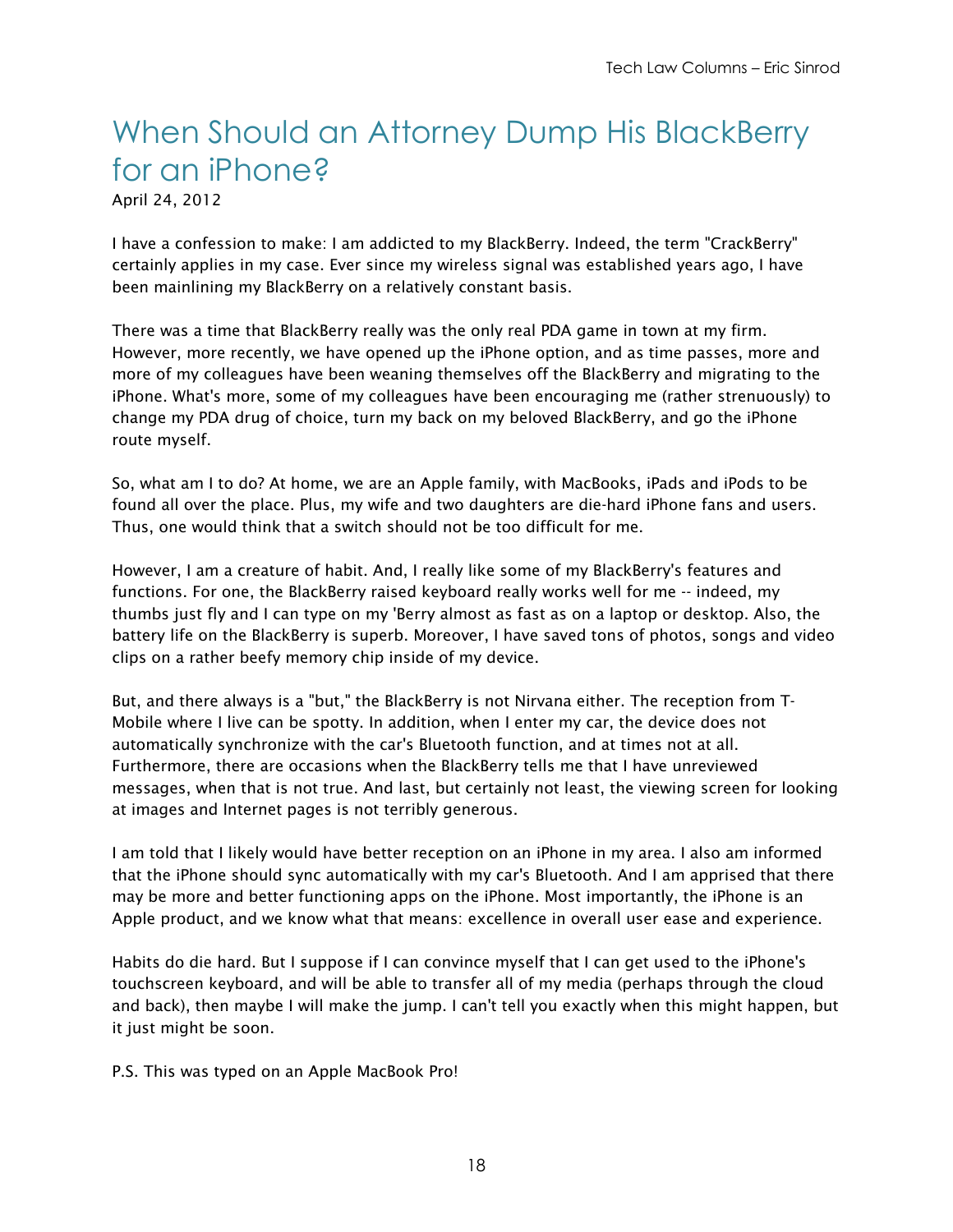#### Online Dating Sites Vow to Protect Users from Sex Predators

March 28, 2012

According to press reports, online dating websites eHarmony, Match.com and Sparks Networks have entered into a joint statement of business principles to protect users from sexual predators and to help prevent identity theft and other scams. California Attorney General Kamala Harris followed up on this development by stating that "consumers should be able to use websites without fear of being scammed or targeted," in apparent recognition that a woman was assaulted on a date that came about through an online dating site.

The companies reportedly have agreed to use national sex-offender registries to check on subscribers, to quickly respond to reported abuses, and to give Internet safety guidance to members. The dating sites will also provide reports of suspected criminal activity to the Attorney General's office.

Apparently the statement of principles is not binding, and does not include enforcement penalties. However, members of these online dating websites likely will expect these companies to live up to their expressed safety protections.

These dating sites have a wide reach, and to the extent they can further protect the safety of their members, the better. Match.com already is in business in more than 20 countries. eHarmony operates in North America, the United Kingdom and Australia. Sparks Networks has various sites that cater to focused ethnicities and religions.

Press reports indicate that about 40 million Americans participated on online dating sites in 2011, and spent more than \$1 billion for their online dating memberships. Obviously, online dating sites are popular and big business. This further underscores renewed efforts for member safety.

The woman who was assaulted was on her second date in 2010 with a man whom she had met via an online dating site. The man reportedly drove her home, followed her inside, and assaulted her. The man originally argued that the experience was consensual, but later pleaded no contest to sexual battery by restraint and received a one-year prison sentence. He apparently had a series of prior sexual battery convictions.

Perhaps some might suggest that this one publicized assault out of the millions of dates that occur via online dating sites is making a mountain out of a molehill. However, even one such assault is far too many if steps can be taken to ensure that this can be prevented. And for anyone who is assaulted, the trauma can last for a lifetime.

The joint statement of principles by the online dating sites is a positive development. Let's hope that this and other efforts can keep the online dating world a safe place for people seeking love, not violence.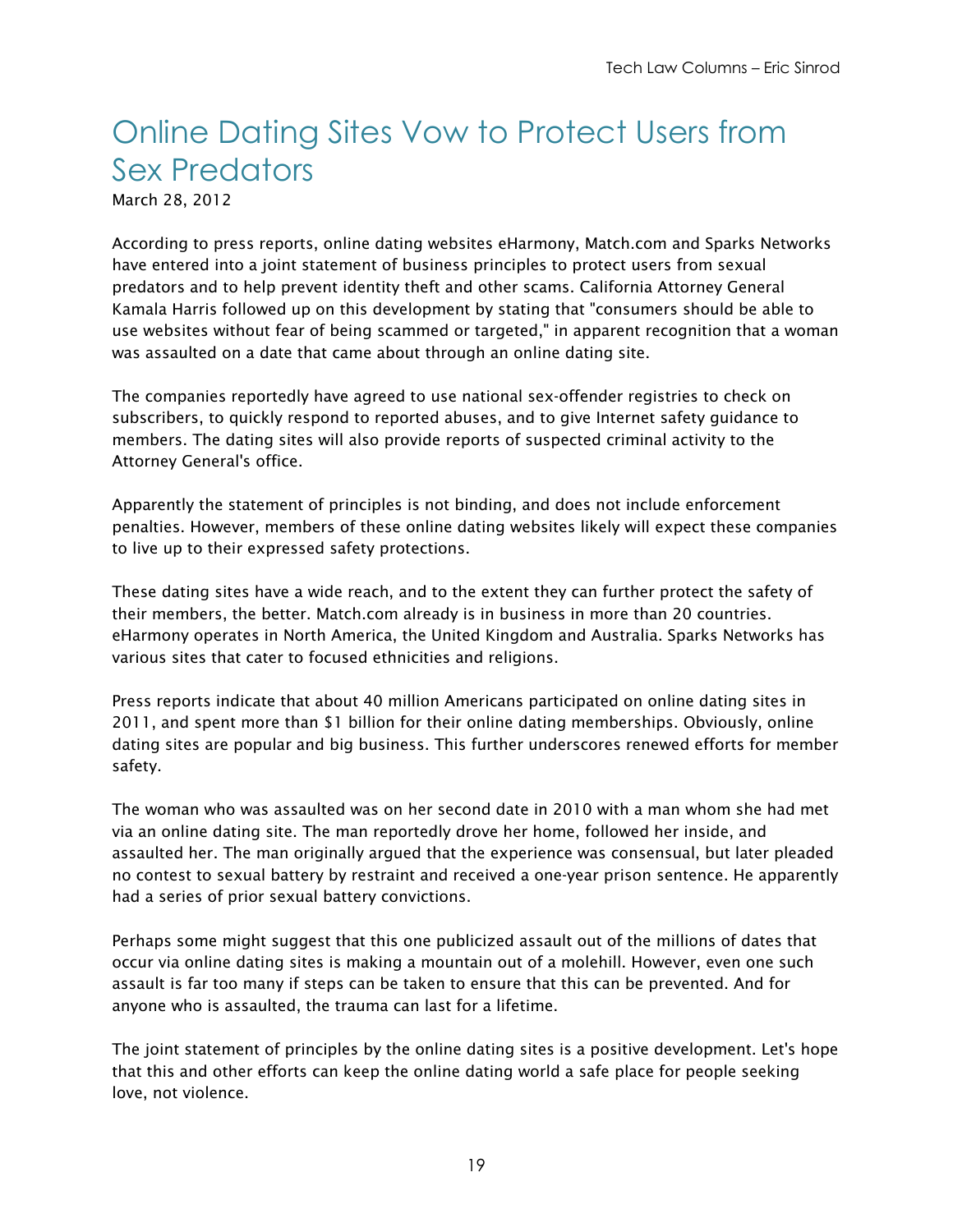### Cybersquatting, Domain Name Disputes Set All-Time Record

March 13, 2012

One might think that as the Internet matures, domain name disputes might dissipate. Not so!

Indeed, an all-time record 2,764 cybersquatting cases pertaining to 4,781 domain names were filed with the WIPO Arbitration and Mediation Center (WIPO) in 2011.

These filings were made in accordance with procedures based on the Uniform Domain Name Dispute Resolution Policy (UDRP) and represent an increase of 2.5% and 9.4%, respectively, above previous record levels in 2010 and 2009.

Amazingly, since the launch of the UDRP in late 1999, WIPO has been the recipient of more than 22,500 UDRP-related cases. These cases have addressed more than 40,500 domain names.

Furthermore, as the Internet has broadened geographically, so has the country-origin of domain name disputes. In 2011, disputes filed with WIPO involved complainants and respondents from an astounding 110 countries. And these cases were handled by 323 WIPO panelists from 49 different countries in 13 languages.

For 2011, the highest sector areas of WIPO complaints related to retail, Internet and IT, biotechnology and pharmaceuticals, fashion, and banking and finance.

Interestingly, the WIPO panels found cybersquatting in 88% of the disputes. Obviously, complainants fare well with the domain name disputes filed with WIPO.

With the recent advent of the .xxx domain for pornography sites, disputes in this space already have arisen. There was quite a bit of debate within the Internet Corporation for Assigned Names and Numbers (ICANN) as to how to manage Internet pornography. Finally, the .xxx domain came into operation in December. And now that it is here, .xxx already is adding to the panoply of domain name disputes.

Plainly, the rising tide of domain name disputes continues with no sign of ebbing any time soon.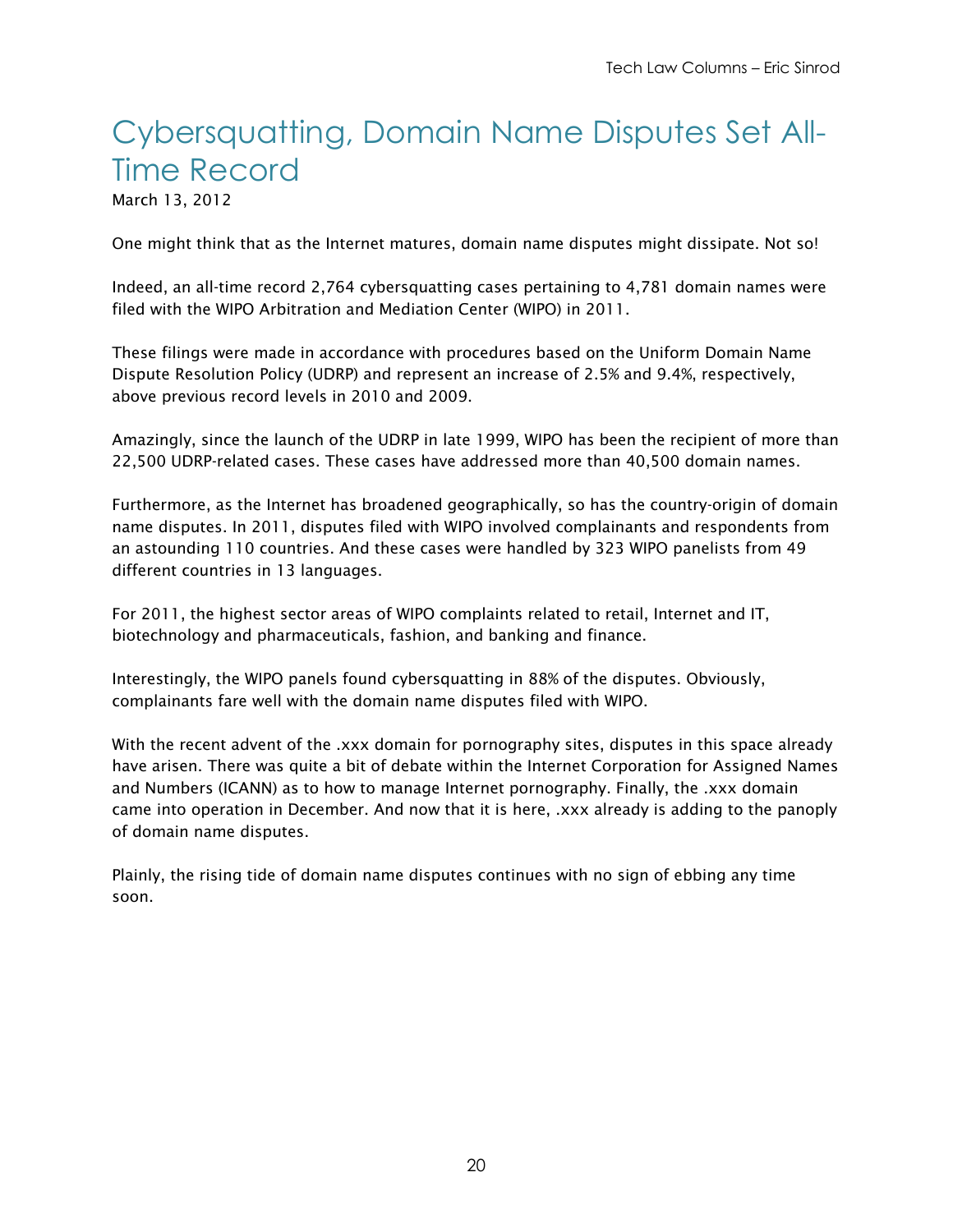#### Is Your Company at Risk for a Data Security **Breach?**

February 14, 2012

Businesses want to know whether they are potential targets for security breaches, and if so, they seek to identify the types of electric records that may be at risk.

The Trustwave 2012 Global Security Report sheds some light on these concerns by identifying top data-security risk areas. Highlights of the report include the following findings:

- Interestingly, the food and beverage industry, for the second straight year, comprised the highest percentage of security investigations at almost 44%.
- Industries with franchise models have become the most recent cyber targets, as more than one-third of 2011 investigations related to a franchise business.
- In-transit data within victim environments are frequently targeted by data-harvesting techniques, as revealed in 62.5% of 2011 investigations.

As a heads up, the most common password implemented by global businesses is "Password1," due to its satisfaction of the default Microsoft Active Directory complexity setting.

The targeting of customer records emerged front and center in 2011, according to the Trustwave report: 89% of attacks were focused on obtaining personally identifiable information, credit-card data, and other customer data.

Plainly, businesses in the food and beverage industry, and those with franchise models, need to be aware of and take preventive measures to help thwart security breaches. But this admonition frankly applies to all businesses that operate online -- meaning, practically all businesses.

In addition, protections should be put in place with respect to in-transit and other data, true password protection procedures need to be instituted, and customer records and related personally identifiable information must be safeguarded.

There is no such thing as perfect cyber security, but businesses can and should do better.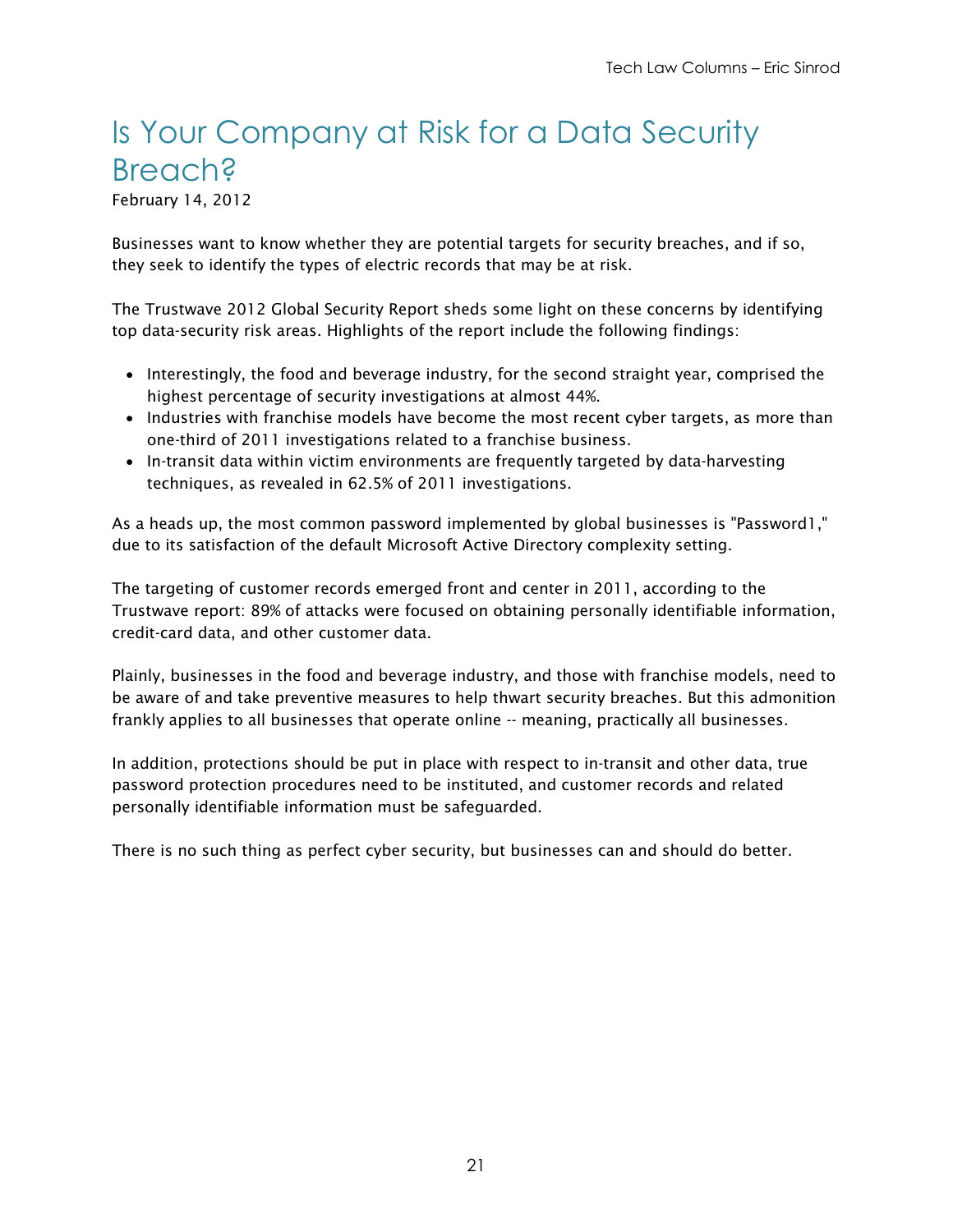### FBI's Social Media Monitoring Plan Must Balance Privacy, Security

February 1, 2012

A few weeks ago this blog pointed out that the Department of Homeland Security's command center regularly monitors social networking sites such as Facebook and Twitter, popular sites like Hulu, controversial sites including WikiLeaks, and news and commentary sites like The Huffington Post and Drudge Report, according to a government document.

Now, there is an indication that the Federal Bureau of Investigation is developing a web application that will have the ability to monitor social media sites like Facebook and Twitter. Such an application supposedly will give the FBI intelligence about potential security threats.

The FBI's apparent social media monitoring plan has been reported on by Christina Warren at Mashable.com. She explains that the FBI's plan was inadvertently revealed by its Strategic Information and Operations Center within a social media application market research request. This revelation was uncovered by New Scientist magazine.

Privacy advocates generally are against government monitoring of social media sites.

However, it appears that the FBI's social media monitoring plan in this context is to only gain access to publicly available information.

Accordingly, the government view likely is that any information posted online for public viewing is legitimate information for it to search. Any privacy interests would be de minimis, while the policy in favor of preventing security threats and crises is strong.

The response from privacy advocates very well might be that while people may provide information on social media sites in a public fashion, they do not do so thinking that what they say and post might be monitored by the government. With such government monitoring, there could be a chilling effect on Internet speech and conduct.

Of course, the government might respond to this argument by asserting that if you are not doing anything wrong, and if you are not contributing to a security threat, you have nothing to worry about in terms of what you post on social media sites.

But privacy advocates could reply to this by arguing that even if someone is innocent of wrongdoing, his or her social media posts could potentially be misconstrued, causing that person to incorrectly fall under the government's suspicion.

This debate is coming, if it is not here already. Stay tuned to see how it evolves. Balancing on the privacy/security threat tightrope is not a simple endeavor.